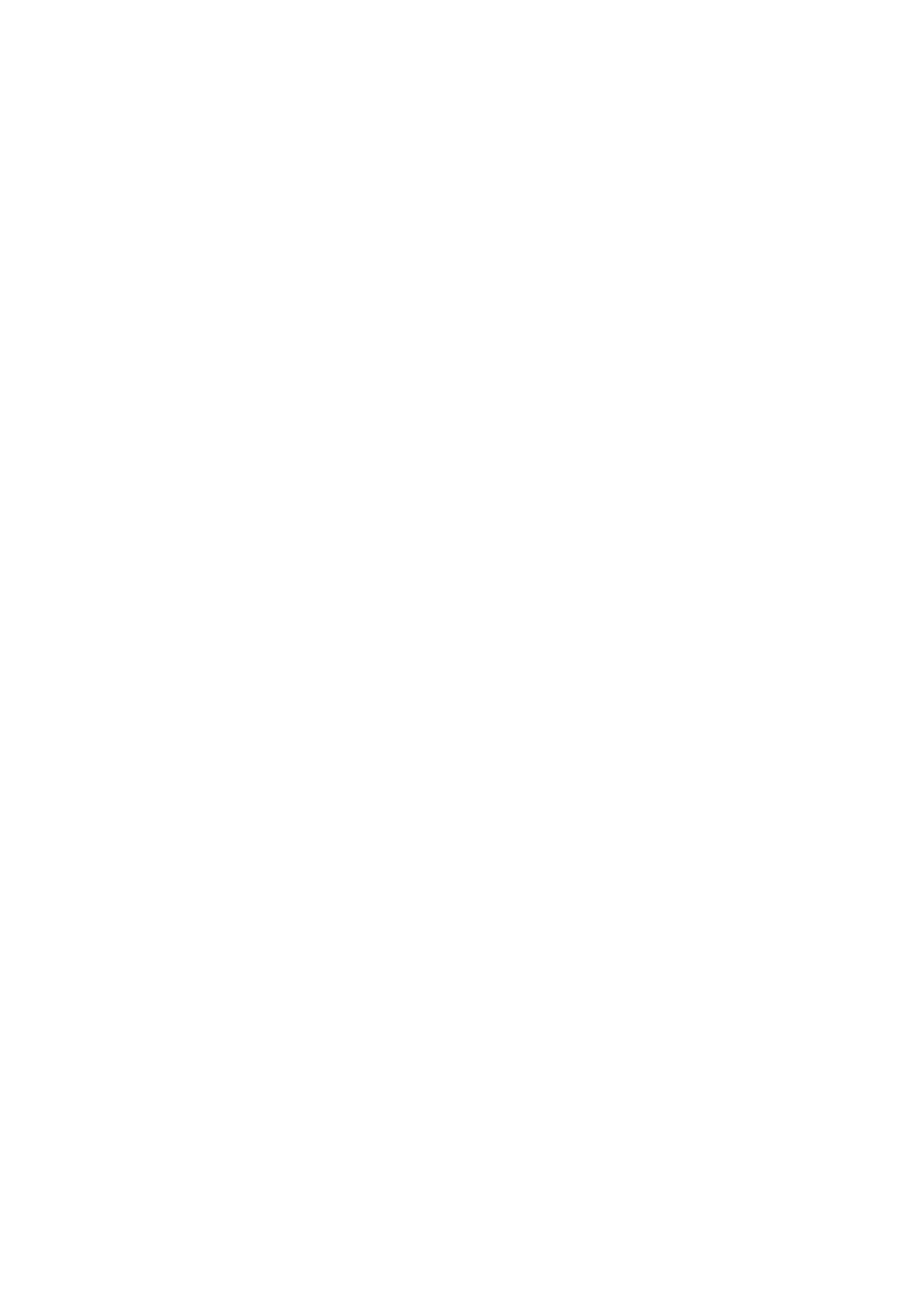# Study on the links between formal and non-formal education

prepared by Manuela du Bois-Reymond<sup>1</sup>

The present study on the links between formal and non-formal education has been undertaken on behalf of the Secretary General of the Council of Europe/Directorate of Youth and Sport. The purpose of the study is to provide both material and arguments for further discussion within and between European bodies dealing with educational problems.

<sup>1.</sup> Centre for Youth Studies, Leiden University (Netherlands).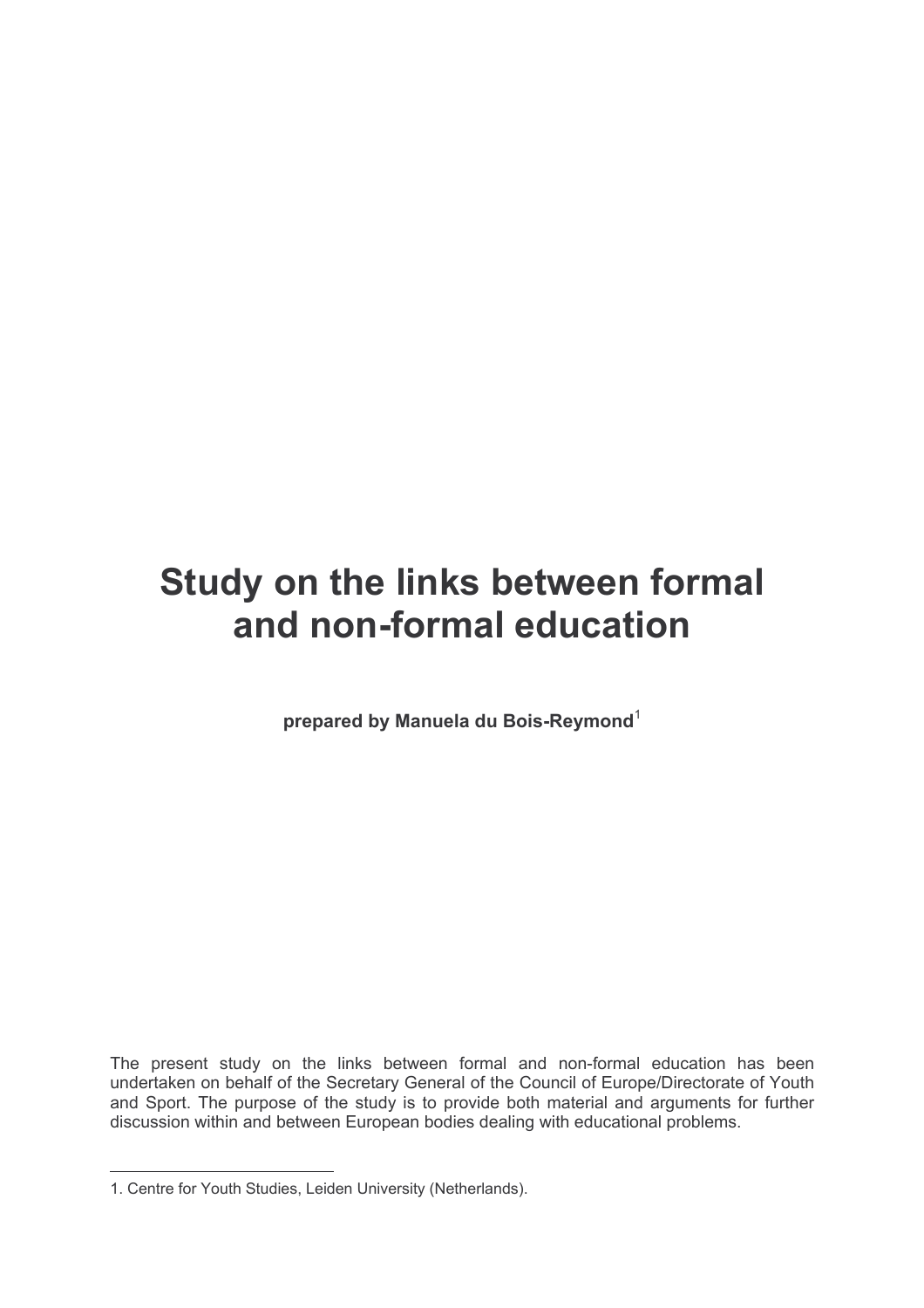French version: Etude sur les liens entre l'éducation formelle et l'éducation non-formelle

All correspondence relating to this publication or the reproduction or translation of all or part of the document should be addressed to:

Council of Europe Directorate of Youth and Sport European Youth Centre 30, rue Pierre de Coubertin F-67075 Strasbourg Cedex Tel:  $+33(0)388412300$ Fax:  $+33(0)$  3 88 41 27 77 youth@coe.int http://www.coe.int/youth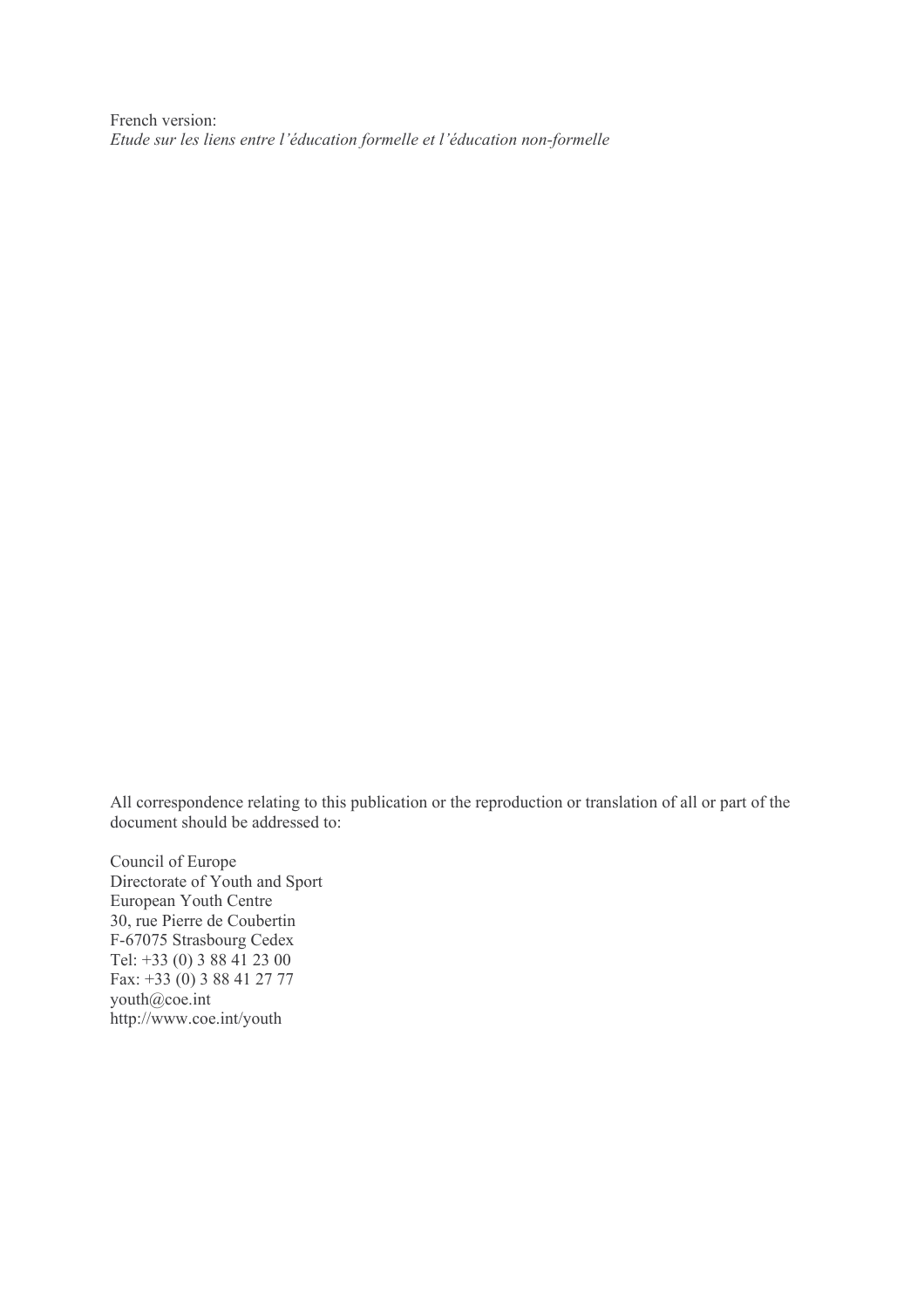## **Table of contents**

| 2. |                                                                          |  |
|----|--------------------------------------------------------------------------|--|
| 3. | Non-formal education in the eyes of European bodies and European         |  |
|    |                                                                          |  |
|    |                                                                          |  |
| 5. | Non-formal education and vocational training; problems of assessment  18 |  |
|    |                                                                          |  |
|    | 7. A European Academy to research problems of learning in relation to    |  |
|    |                                                                          |  |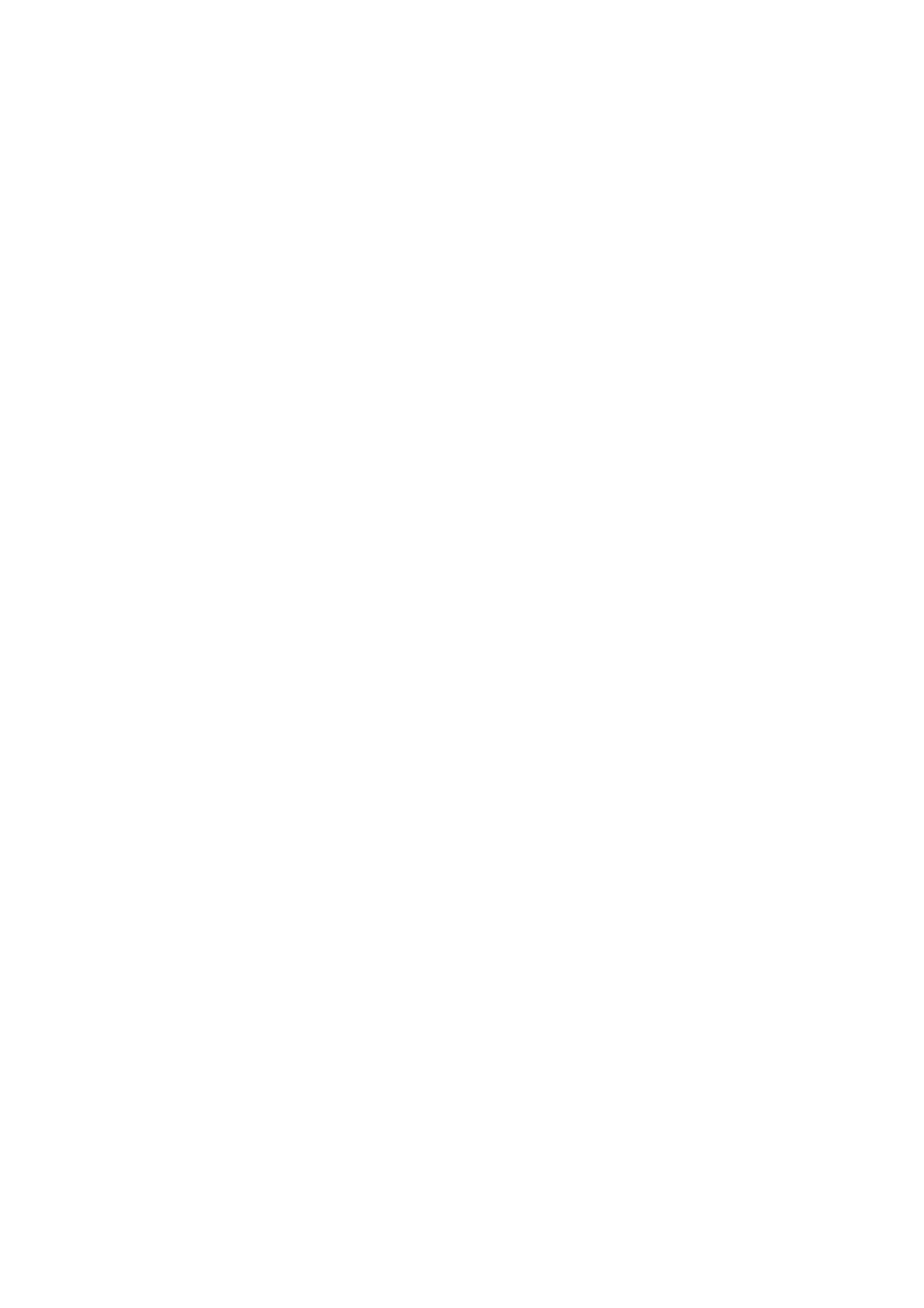### 1. Introduction

It is noticeable that once-unquestioned concepts of learning and education have been discussed in an increasingly controversial manner over the past decade by educationalists and youth sociologists, as well as by politicians and practitioners, in both national and European contexts.<sup>1</sup> This increased concern is a reaction to fundamental societal changes that have transformed European societies from industrial into post-industrial societies in which knowledge acquisition plays a leading role for economic growth and wealth.<sup>2</sup> New ideas as to what learning should be like in knowledge-based societies are gaining momentum. Selfregulated learning, context-bound learning, lifelong learning, informal learning and nonformal learning have become basic elements of education.

In the composition of society, it is the younger generation which is most affected by new learning concepts. Until very recently, learning was mainly confined to the period of childhood and youth in the human life-course. Today, learning tends to stretch over an extended period of life because job and professional requirements and labour market demands change at a high speed with largely unpredictable outcomes. In all western European societies, educational attainments have gone up, and young people pursue their education for more years than ever before. Today, more than one third of young Europeans (18 to 24-yearolds) with even low qualifications are in education and not in employment, and nearly one in every eight young adults (25 to 34-year-olds) has participated in education or training in any previous four-week period.<sup>3</sup> These figures, and many more, show a prolongation of educational trajectories that tend to lead to learning biographies of young people.<sup>4</sup>

When learning gets a more prominent place in life, the boundaries between learning, working and leisure tend to become blurred. New combinations between learning and working develop, as seen for example in the dual trajectories of study and work,<sup>5</sup> and leisure activities may be conducted to acquire qualifications such as language proficiency, as seen for example in European exchange programmes which combine learning and living in new surroundings.<sup>6</sup> These developments change the relationship between learners and teachers/trainers; the teacher/trainer may be a learner in another context and the student may want to make his or

<sup>1.</sup> See L. Chisholm (2000), "The Educational and Social Implications of the Transition to Knowledge Societies". in O. von der Gablenz. D. Mahnke, P.-C. Padoan and R. Picht (eds.), *Europe 2020: Adapting to a Changing* World, Nomos Verlag: Baden-Baden, pp. 75-90.

<sup>2.</sup> See M. Baethge (2000), "Der unendlich lange Abschied vom Industrialismus und die Zukunft der Dienstleistungsbeschäftigung", WSI-Mitteilungen, 3/2000.

<sup>3.</sup> EUROSTAT, The Social Situation in the European Union 2001, European Commission, chapter on "Educational outcomes".

<sup>4.</sup> P. Brouwn and H. Landauer (1998), "Post-Fordist Possibilities for Lifelong Learning", in A. Walther and B. Stauber (eds.), Lifelong Learning in Europe, Neuling Verlag: Tübingen; J. Bynner, L. Chisholm and

A. Furlong (eds.) (1997), Youth, Citizenship and Social Change in a European Context, Ashgate: Aldershot;

A. Cavalli (1997), "The Delayed Entry Into Adulthood: Is It Good or Bad for Society?", in J.M. Pais and L. Chisholm (eds.), Jovens em Mundanca. Actas do Congresso Internacional "Growing Up between Centre and Periphery", Instituto de Ciencias Sociais: Lisbon; and I. Bates and G. Riseborough (eds.) (1993), Youth and Inequality, Buckingham/Philadelphis.

<sup>5.</sup> See M. Wolbers (2001), Learning and Working: Double Statuses in Youth Transitions within the European Union, Research Centre for Education and the Labour Market ROA - RM - 2001/6, Maastricht.

<sup>6.</sup> M. du Bois-Reymond (in press), "Lernfeld Europa: Chance für Schüler und Lehrer im 21. Jahrhundert", in U. Bracht and D. Keiner (eds.), Jahrbuch für Pädagogik, Europäischer Verlag der Wissenschaften: Frankfurt-on-Main.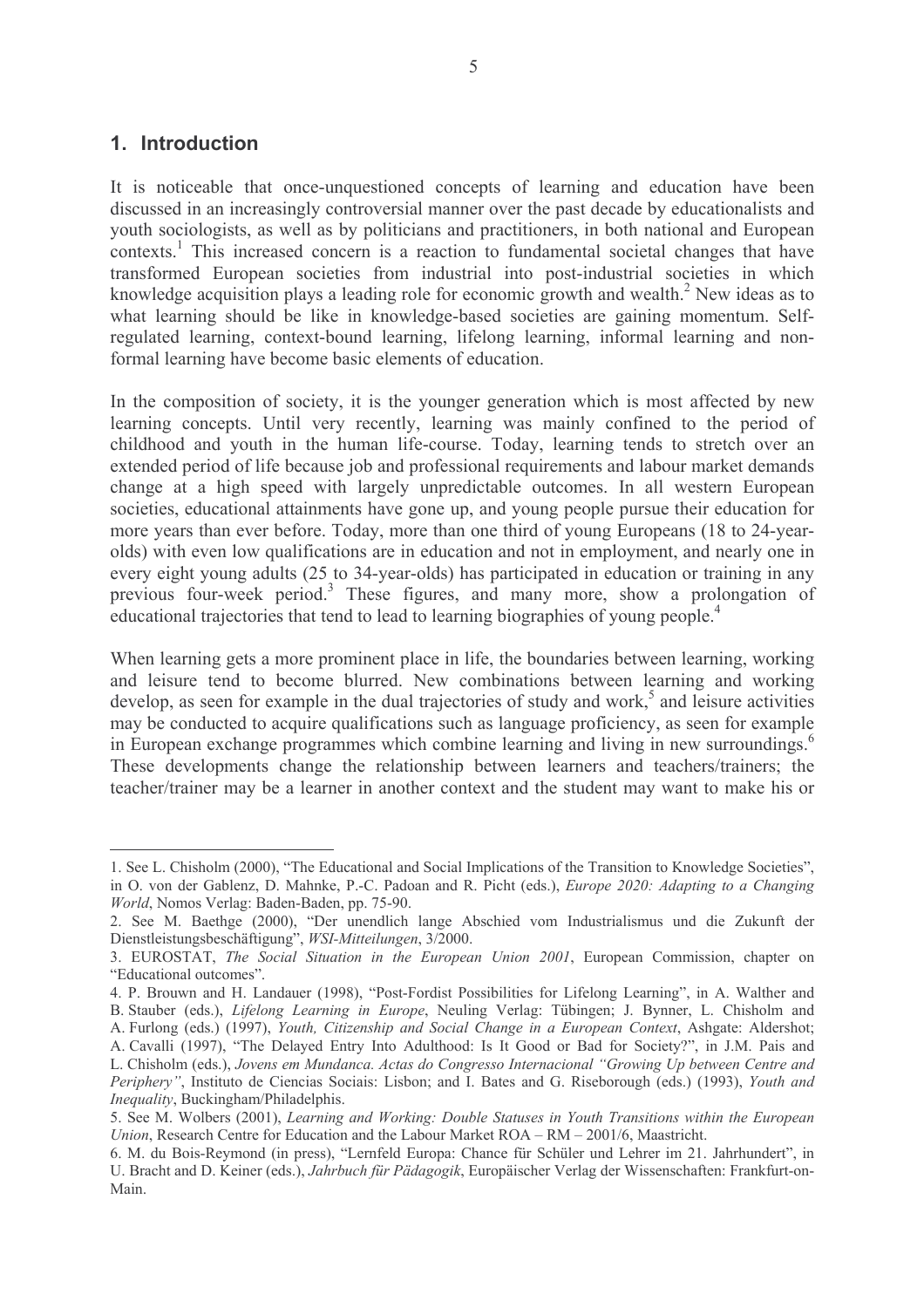her own curriculum, with or without the help of a knowledgeable person. Teachers and trainers become facilitators of learning processes and co-learners.<sup>1</sup>

All these changes towards a learning society notwithstanding, there exist large discrepancies within as well as between European countries among young people as to their opportunities to make use of education. Socio-cultural and socio-economic differences concerning educational levels persist in all European countries, albeit in different degrees and on different levels.<sup>2</sup> It is a disturbing fact that despite increasing educational opportunities not all young people find satisfying jobs and life situations. A varying percentage of young people is in danger of becoming socially excluded or indeed is so already.<sup>3</sup> It is this section of the young generation about which European politicians and educationalists are worried, and which they are trying to help both through educational reforms at national level and through various youth programmes and initiatives at European level.

With the entry of central and eastern European countries into the European Union, young people there will be confronted with new demands and new opportunities concerning learning and labour. The European Union and the Council of Europe regard it as their responsibility to mitigate the transition from pre-accession status to full membership of the countries in question by providing material and non-material resources also in the field of education, especially non-formal education.<sup>4</sup>

Young people in democratic countries are entitled to active citizenship and participation, not only in their home country but also in a broader European context. Participation and active citizenship have to do with learning. Informed persons will make better decisions concerning their present and future life.<sup>5</sup> Active participation should, as much as possible, imply active learning and vice versa.

While formal education remains largely a national affair, falling under the subsidiary principle, non-formal education gives new possibilities for European incentives. This report aims at clarifying the links as well as the contradictions between formal and non-formal education, especially in the fields of employability, the fight against educational and social exclusion, and new forms of learning. It will examine successful examples and models of combining formal and non-formal learning and identify the causes of success and failure, and the strengths and weaknesses of youth training schemes. It will also give some thought to the question of how to achieve recognition of non-formal education and how to credit learning achievements outside the formal educational systems. The overarching aim of the study is to

<sup>1.</sup> S.R. Steinberg and J.L. Kincheloe (1998). Students as Researchers: Creating Classrooms That Matter. Falmer Press: London.

<sup>2.</sup> See "Misleading Trajectories? An Evaluation of the Unintended Effects of Labour Market Integration Policies for Young Adults in Europe", thematic network funded by the European Commission under the Targeted Socio-Economic Research (TSER) programme, scientific report, April 2001; IARD, Study on the State of Young People in Europe. Final Reports, January 2001; and OECD (2001), Knowledge and Skills for Life. First Results from PISA 2000, Paris.

<sup>3.</sup> See R, van der Velden, R. Welters and M. Wolkers (2001). The Integration of Young People into the Labour Market within the European Union: the Role of Institutional Settings, Maastricht University: Maastricht.

<sup>4.</sup> See Le Magazine. Education and Culture in Europe, Directorate-General for Education and Culture, which regularly reports on European issues and programmes in the field of non-formal education; and V. Verhoeven and R. Hamelink (2001), To Be or Not to Be Included: An Explorative Study about the Concept of the European Voluntary Service Related to the Inclusion of "Vulnerable" Youngsters and Pre-accession Countries, doctoral thesis, Leiden University: Leiden.

<sup>5.</sup> S. Kovacheva (1999), Keys to Youth Participation in Eastern Europe, Strasbourg.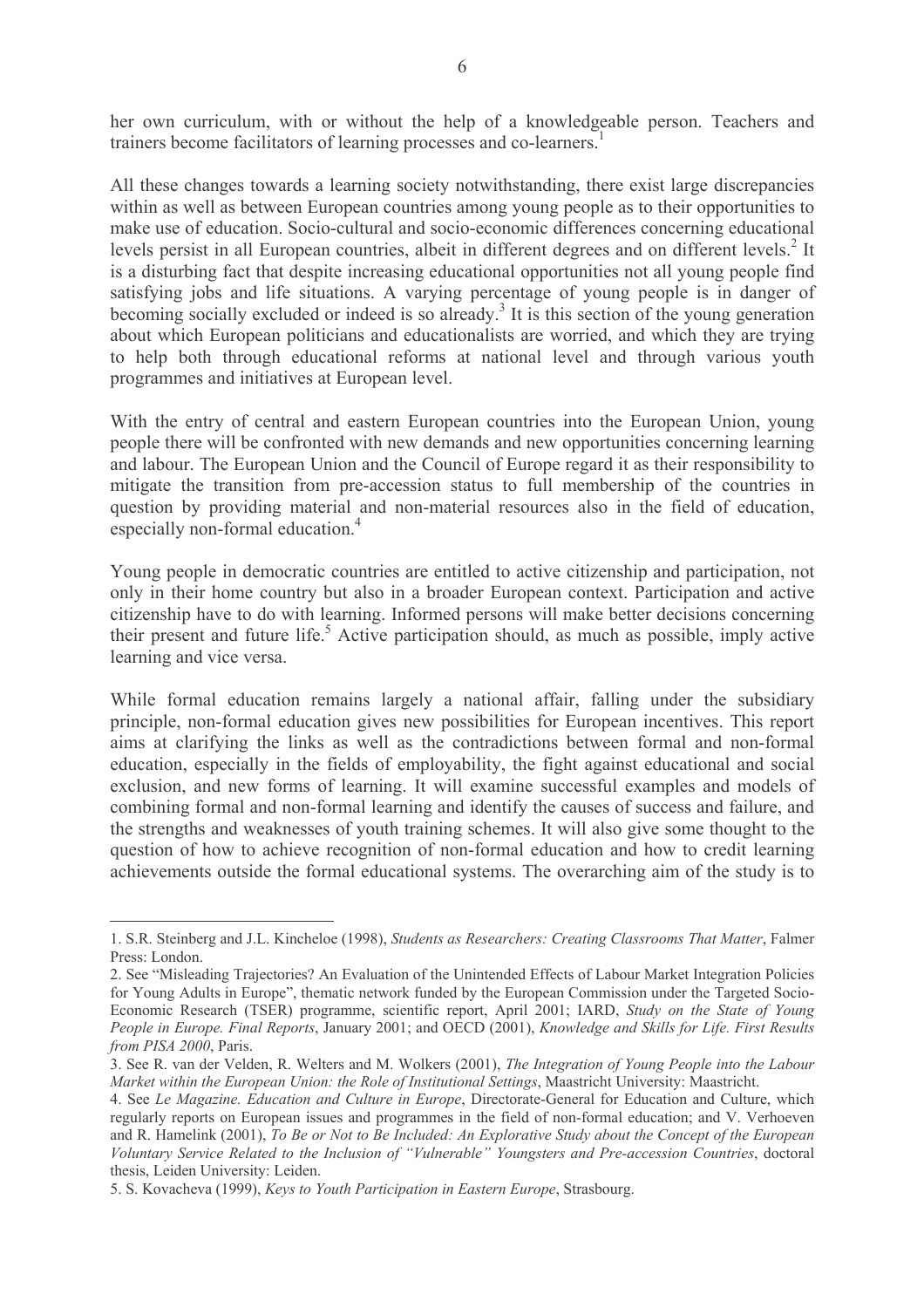advocate non-formal education as a leading learning principle in knowledge and information societies $1$ 

The leading hypothesis that is meant to give direction to the present study states:

Reflecting on non-formal education is by definition reflecting on formal education as well. All measures and policies directed towards non-formal education will affect formal education in the long run, and vice versa. European learning societies need active learners who are able to create their own biographies and participate in local, national and European contexts.

The structure of the report is as follows:

- Chapter 2 deals with the meaning of non-formal education in relation to formal education:
- Chapter 3 shows how various European bodies and European youth programmes define and understand non-formal education, and goes into matters of recognition of non-formal education:
- Chapter 4 is concerned with the conditions for non-formal education in postcommunist countries:
- Chapter 5 deals with non-formal education and vocational training, and discusses problems of assessment:
- Chapter 6 presents a model for an integrated European youth policy, focusing on new forms of learning and training;
- Chapter 7 recommends giving thought to the foundation of a European Academy to research problems of learning in relation to integrated youth policies in present-day Europe.

### 2. The meaning of non-formal education in relation to formal education

For the first time in European educational history, non-formal education steps out of the shadow of marginal relevance for the future of the young generation and into the bright light of the centrality of learning as the most important activity of human beings at present. The application of non-formal education to a much broader public than adults alone, who in the past used non-formal education mainly to compensate for missed educational chances, must not be misunderstood as only one of so many well-intentioned measures in the field of youth welfare and youth policy, but must be understood as part of a development which changes the concept of learning as a human activity, and education as the societal organisation of it. These changes are irreversible and must therefore be analysed with scrutiny to prepare a sound educational policy for the future.

<sup>1.</sup> See "Aims and objectives of the study on the links between formal and non-formal education", Contract No. 105 CEJ-2001, Directorate of Youth and Sport, on behalf of the CDEJ.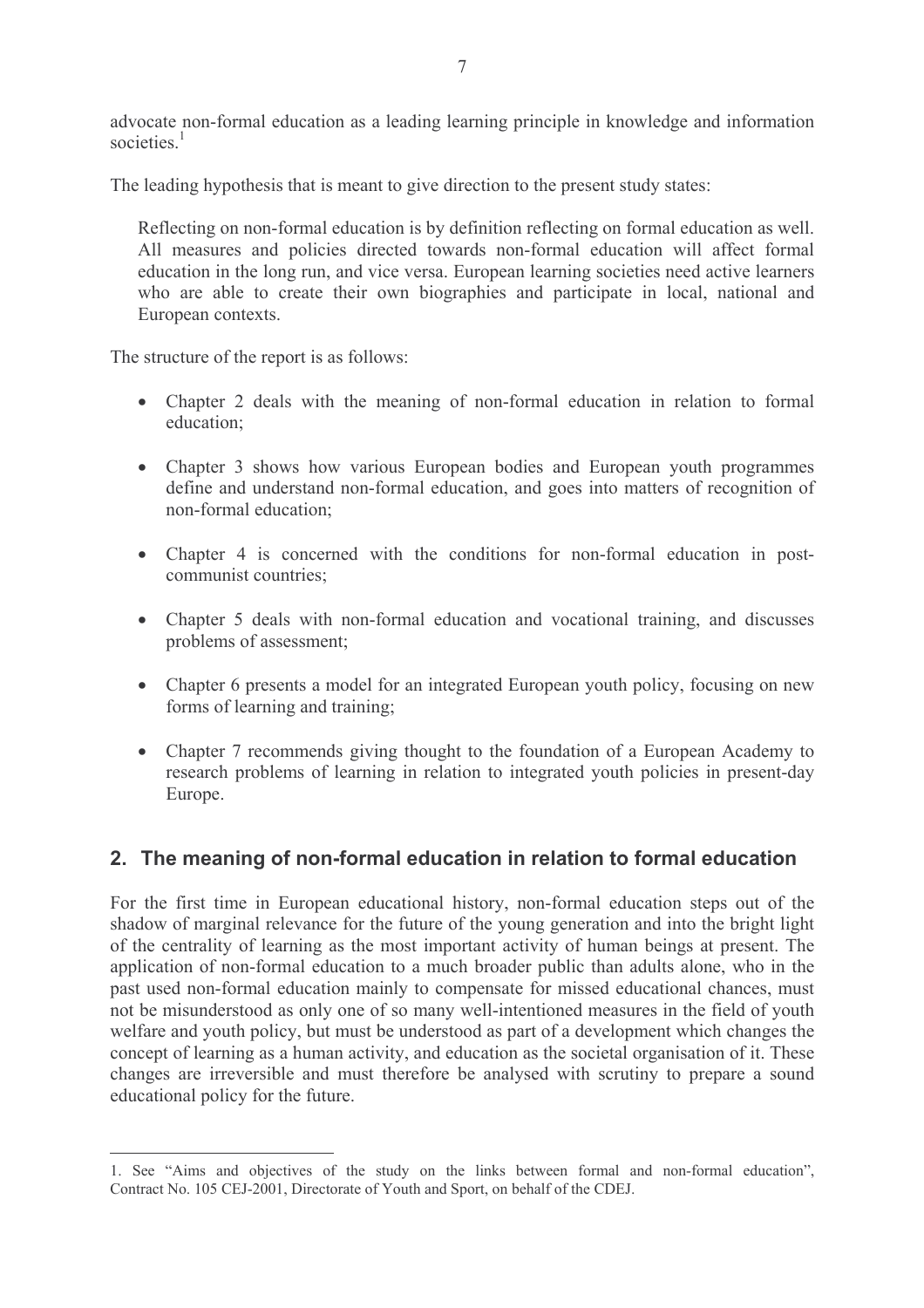The broadening of learning in knowledge-based, post-modern European societies entails a number of developments which can be disentangled for analytical purposes, but which in reality are inextricably bound up with each other. The following developments are concerned: $<sup>1</sup>$ </sup>

- Demographic and social changes make the relations between the generations more complex: ageing societies make youth a scarce good and urge a new societal contract between the younger and the older generations. While the young have little political power at present, they have most of the learning power for the future. Therefore, the definition of what learning should imply, what it takes to make it a worthwhile enterprise, no longer lies exclusively with the older generation but is partly taken over by the young learners. This is a fundamentally new given in education. The older generation is still reluctant to give away power over the definition of the content and organisation of learning. But education and learning will have to become a shared project between the generations in knowledge-based societies.
- The prolongation of the stage of youth is due to extended educational trajectories. The  $\bullet$ nature of learning changes in accordance with it. When learning took only a couple of years in the lives of the young, it was possible to define it in terms of fixed curricula and didactic models. Only a small percentage of the young generation was allowed to learn beyond compulsory education. With the coming of mass education from the 1960s and 1970s onwards, learning tended to become a self-adopted activity of individuals and to lose its coercive character. This tendency of autonomous learning first becomes visible outside formal education, in non-formal education. Non-formal education fills the gaps which formal education does not fill by giving the learner a say in what s/he learns. Young learners begin massively to resist coercive learning modes and look for learning opportunities outside compulsory education. School is needed for credits and diplomas, but school does not succeed in motivating all learners to learn all that they can and want to learn.<sup>2</sup>
- The multicultural composition of (post-)modern societies demands the adaptation of  $\bullet$ formal education to suit the needs not only of the traditionally underprivileged learners, but also of the "newcomers" from ethnic-cultural minorities as well. One of the main tasks of formal education was and still is to prevent social exclusion. That is to say, to prepare the young for an independent life, socially as well as economically. Inasmuch as the educational system and the labour market grow apart from each other, the school loses its monopoly on teaching and learning. Non-formal education is one of the forces that question that monopoly by providing alternative learning opportunities and learning sites.
- Because of its centrality, learning in all its forms has become of great political relevance and is therefore subject to continuous political struggle and negotiation.

<sup>1.</sup> See also White Paper. Chapter 2.

<sup>2.</sup> M. du Bois-Reymond and A. Walther (1999), "Learning between Want and Must: Contradictions of the Learning Society", in A. Walther and B. Stauber (eds.), op cit., pp. 21-45. In the consultation process of the White Paper, representatives of the young criticised again and again the inflexibility and often the meaninglessness of formal learning at school and demanded reforms which pointed in the direction of more influence and participation of the learners. See also the report from the European Commission, "The Concrete Future Objectives of Educational Systems", Brussels, 31.01.2001 COM (2001) 59 final, which sets the agenda for a totally new view on learning and thus criticising the "old" school.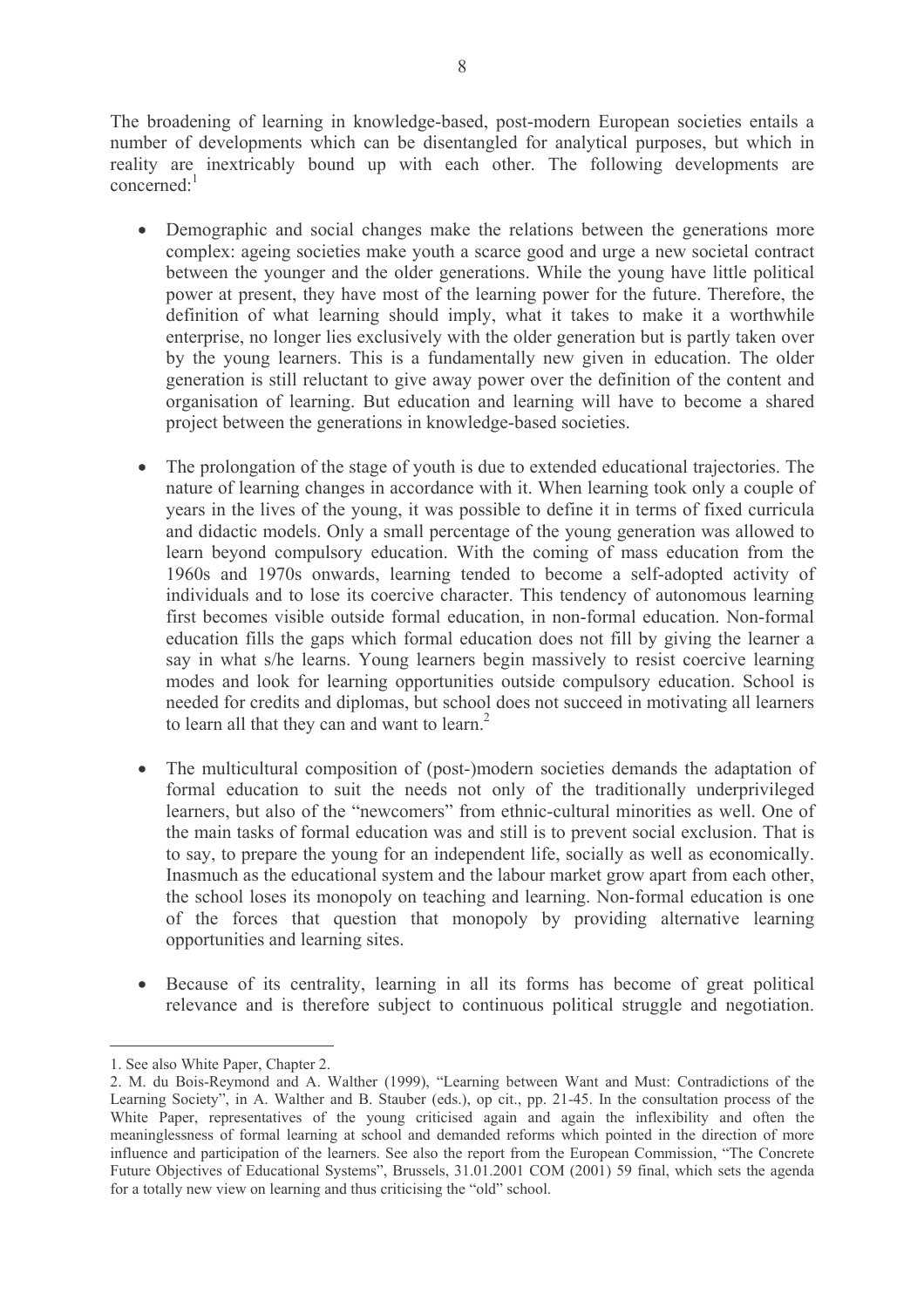Never before was education such an issue in public debate, and so extensively researched, were so many experiments going on, and so many people involved in the business of education and learning. The "politicising" of education involves also the learners. They participate in the debate in many ways, passively as well as actively. They react to the over-formalisation of learning in school by repeating classes, dropping out of school, underachieving, rejecting becoming school teachers and trying to make their own educational choices.<sup>1</sup> While it is true that young people do not care much about political matters, they are highly involved in educational politics on their own terms. It seems that non-formal education offers more chances to make that involvement productive than does formal education, by assuring young people that they are "full" citizens and participants.

The developments towards a unified Europe – not only of the EU but also in the near  $\bullet$ future including ten more countries – affect the younger generations more deeply than those of the older generation, simply because they will be living longer in such a united Europe. They must endure and handle the contradictions inherent in European unification and in worldwide globalisation. To be able to do that they need new capacities which stretch from ICT knowledge to frustration tolerance and from political awareness to intercultural learning. They must learn to handle risks and to make intelligent use of available as well as not yet exploited resources. In short, they must develop transversal skills. For all this they need the support and solidarity of the older generation. Schools will have to change in order to incorporate these developments and to convey these new capacities. To accomplish this, formal education must get rid of rigid organisational structures and vested interests of professionals.

While there is little doubt about the definition of formal education, non-formal education is a much broader and thus less clearly defined concept. Furthermore, the definition of non-formal education may vary from country to country. In many countries, it is understood that formal education takes place in schools, training institutions and at colleges and universities. Also, it has clearly defined curricula and rules for certification. Non-formal education, on the other hand, takes place mostly outside formal educational systems and is voluntary. It covers a wide variety of learning fields, like youth work, youth clubs, sport associations, voluntary service, training and many other activities that organise learning experiences. It has less clearly framed curricula and much less "certification power", which gives it a weaker social and financial position. Also, its degree of professionalisation is lower and less strictly defined in comparison with formal education. Formal education is compulsory for the majority of students and must rely on extrinsic learning motivation; non-formal education has the advantage of being voluntary and can in principle count on the intrinsic motivation of its participants. In some countries, it is even seen as a learning process with no overt syllabus, no teacher and no examination or test at all.

A multitude of reforms are going on in formal education to incorporate elements of nonformal education, such as individualised curricular approaches, student participation bodies, self-regulated learning, allowing students to choose subjects according to their inclination as well as including ICT as a learning strategy. Also, in many European countries, school

<sup>1.</sup> Figures show that 16% of all 18-24 year olds in the EU have left education with low qualifications (ISCED 0-2 level) and are now not in any form of education or employment (The Social Situation in the European Union 2001, chapter on "Educational outcomes").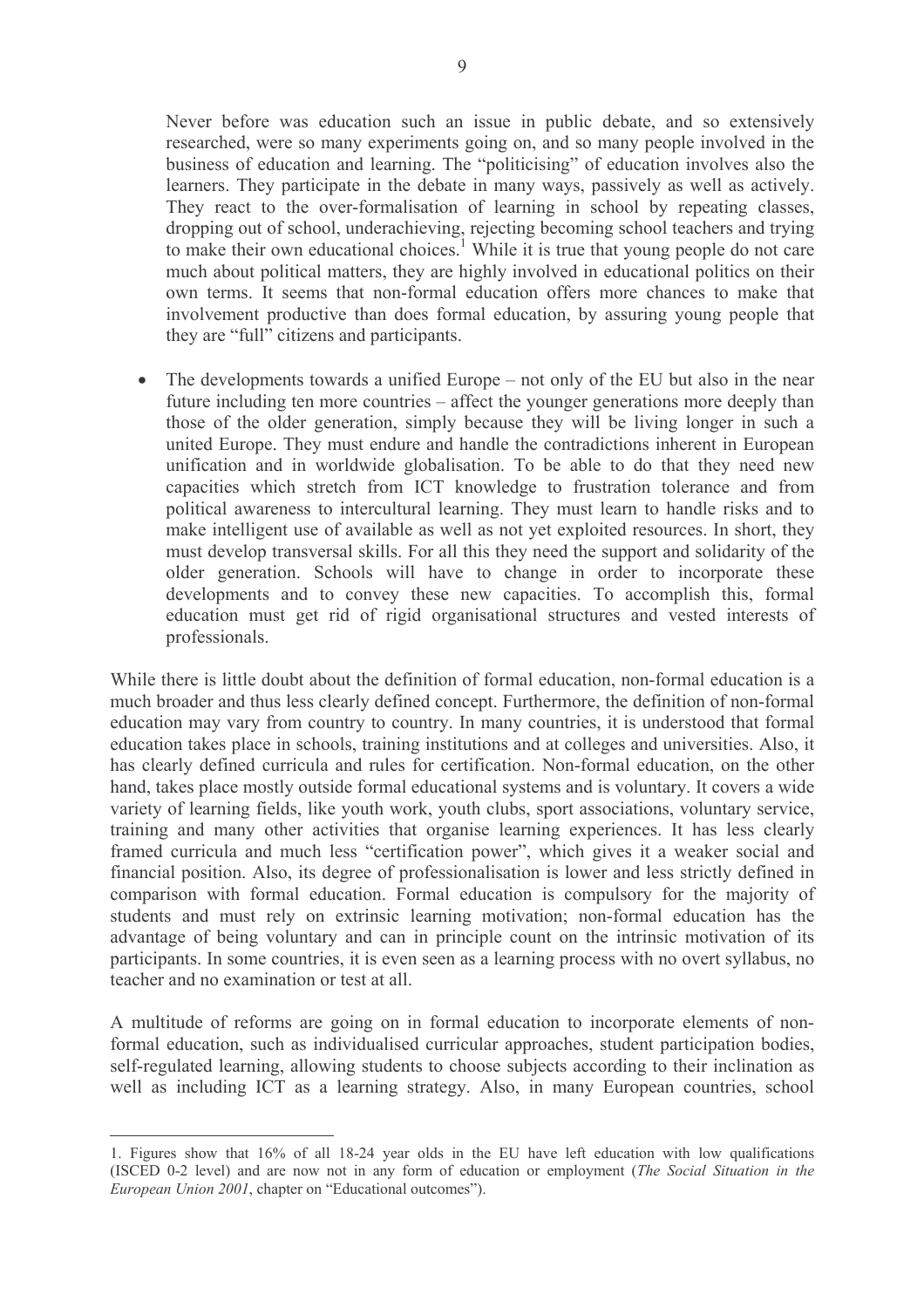reforms include an enlargement of the autonomy of the school.<sup>1</sup> Such reforms testify to the awareness of formal education of the need to adapt to societal changes. The question remains, however, of whether it is able solve the paradox of coercive learning, on the one hand, and intrinsic motivation, on the other hand; in knowledge-based societies, intrinsic motivation is an absolute necessity because the learner must acquire a learning habitus which motivates her or him for lifelong learning.

Formal education cannot guarantee a lifelong and well-paid job as it could in the past, although there is still in most European countries – albeit not in all<sup>2</sup> – a strong correlation between educational level and chances of finding employment. The "normal work biography" is not a self-evident result of school learning anymore. That weakens formal education. There are many young people especially in lower educational tracks who want "to do something" and by that they do not mean learning at school. They feel that what they learn in school will not necessarily – or not at all – help them find work, so why bother?

A growth in private schools and universities can be observed which serve the needs and wishes of privileged students (and their parents), while state education remains indispensable for the majority of the less-privileged. The potentially widening gap between private schools and institutions for well-to-do students and state-financed schools for the rest forms a threat to formal as well as non-formal education. The "community school" combines formal education with neighbourhood-based, non-formal activities not so much for the privileged as for underprivileged students.<sup>3</sup>

Finally, the question about the relationship between formal and non-formal education is highly dependent on national context. Traditions in the field of non-formal education are strong in the Scandinavian countries and Germany, but are weak in southern Europe and were absent in communist countries except for state youth organisations. So there is no one single answer and analysis to the problem, but each country must research the question in accordance with its own traditions and needs. That obviousness notwithstanding, we shall come back to the question in our last chapter when we will suggest that a European body should take a lead in the matter

### 3. Non-formal education in the eyes of European bodies and European youth programmes; matters of recognition and certification

In the Final Declaration of the 5th Conference of European Ministers responsible for Youth (Bucharest, April 1998), European countries were encouraged "to promote equality of opportunities by recognising the training and skills acquired through non-formal education and by finding various ways of endorsing the experience and qualifications acquired in this way."<sup>4</sup> Following this declaration, the European Steering Committee for Youth (CDEJ) set up a working group on non-formal education "in order to form a clear picture of what non-formal

<sup>1.</sup> See P. Dalin (1996), Towards Schooling for the Twenty-First Century, Cassell: London.

<sup>2.</sup> Namely, Spain where there is a very high rate of youth unemployment (25% for the age-group under 25) and where even well-educated young people do not get a job (EUROSTAT News Release 135/2000, Office for Official Publications of the European Commission: Luxembourg).

<sup>3.</sup> See for the Netherlands S. van Oenen and F. Hajer (eds.) (2001), *De school en het echte leven. Leren binnen* en buiten school, NIZW: Utrecht.

<sup>4.</sup> See "Report on the Symposium on Non-formal Education, Strasbourg (EYC), 13-15 October 2000", Strasbourg, January 2001, p. 3.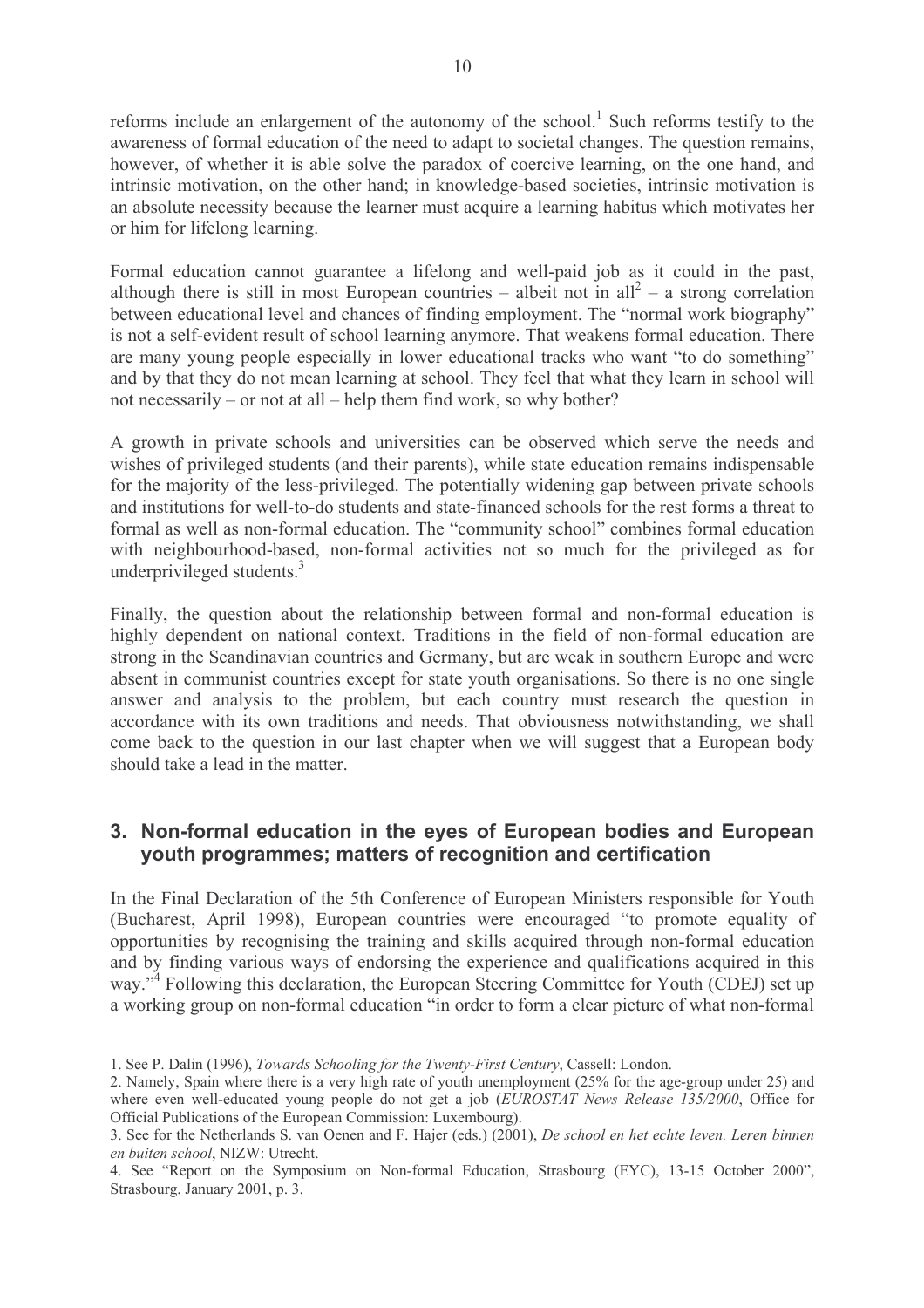education should be at European level, as a learning process outside the prescribed classroom curricula or training programmes leading to some form of validated certification" (p. 3). In October 1999, the Joint Council (CDEJ and Advisory Council) of the Council of Europe youth sector organised a symposium to discuss the issues involved. Non-formal education, along with participation, education for human rights and stability in South-east Europe were chosen as the four work priorities in the youth sector for 2000-02. The outcome should be presented to the Conference of the European Ministers responsible for Youth to be held in Thessaloníki from 7 to 9 November 2002.

Together with the educational and vocational training programmes Socrates and Leonardo, the EU Youth programme intends to create a European space for education, both formal and non-formal. The Youth programme focuses on informal and non-formal experiences, assisting young people to acquire knowledge, skills and competences, facilitating their social and cultural integration (minorities), ensuring that they can play an active role in the construction of Europe and introducing a European element into projects, which will have a positive impact on youth work at local level.<sup>1</sup> The programme takes care of the needs of young people and youth workers, not only by offering financial support to their projects but also by providing information, training and opportunities to develop new partnerships across Europe. Within the Youth programme, Actions 1 (youth exchanges), 2 (European Voluntary Service (EVS)), and 3 (youth initiatives) are the most important. The European Commission has set as a priority the inclusion of the pre-accession countries in the Youth programme in order to support the integration of those countries with EU member states. Inclusion of vulnerable voung people in the programmes is an explicit aim.

Action 2 (EVS), placed in the Youth programme since May 2001, might serve as an example to show the ambitions as well as the problems of non-formal education. The most attractive feature of EVS is that it allows young people to participate in activities in the field of environment, arts and culture, activities for children, youth or the elderly, sports and leisure in a country other than where s/he lives. They can learn in an informal way and make (totally) new experiences and hopefully friends. They are not paid for their work but get pocket money besides accommodation and food. A mentor is provided. Evaluation of EVS, though spurious, shows that young people experience an EVS project as very positive and intense. Working in a group, with one's own responsible role, in an international context, getting surprised by others and oneself in a positive way, make for the educational value of such projects. In particular, the inclusion in the programme of vulnerable young people, who have often dropped out of regular education, deserves appreciation. Often such people come from disadvantaged family and neighbourhood backgrounds and have negative experiences with cultural differences; they frequently have to deal with racism and labelling. EVS can offer positive intercultural learning experiences to them. It can also help in bridging the gulf between EU and pre-accession countries.

There are problems as well: many young people from western European countries consider voluntary work as something old-fashioned. They associate volunteering with charity, while more and more young people choose it for their own personal development. And while many young people from eastern European countries want "to go West" via EVS, the reverse is less the case, which results in an imbalance of intercultural learning. Also the heavy emphasis on voluntary work in the social sector does not fit the inclination of modern youth; they want projects in the field of music, art, sport, etc. Besides motivated volunteers, EVS cannot be

<sup>1.</sup> User's Guide, 2000.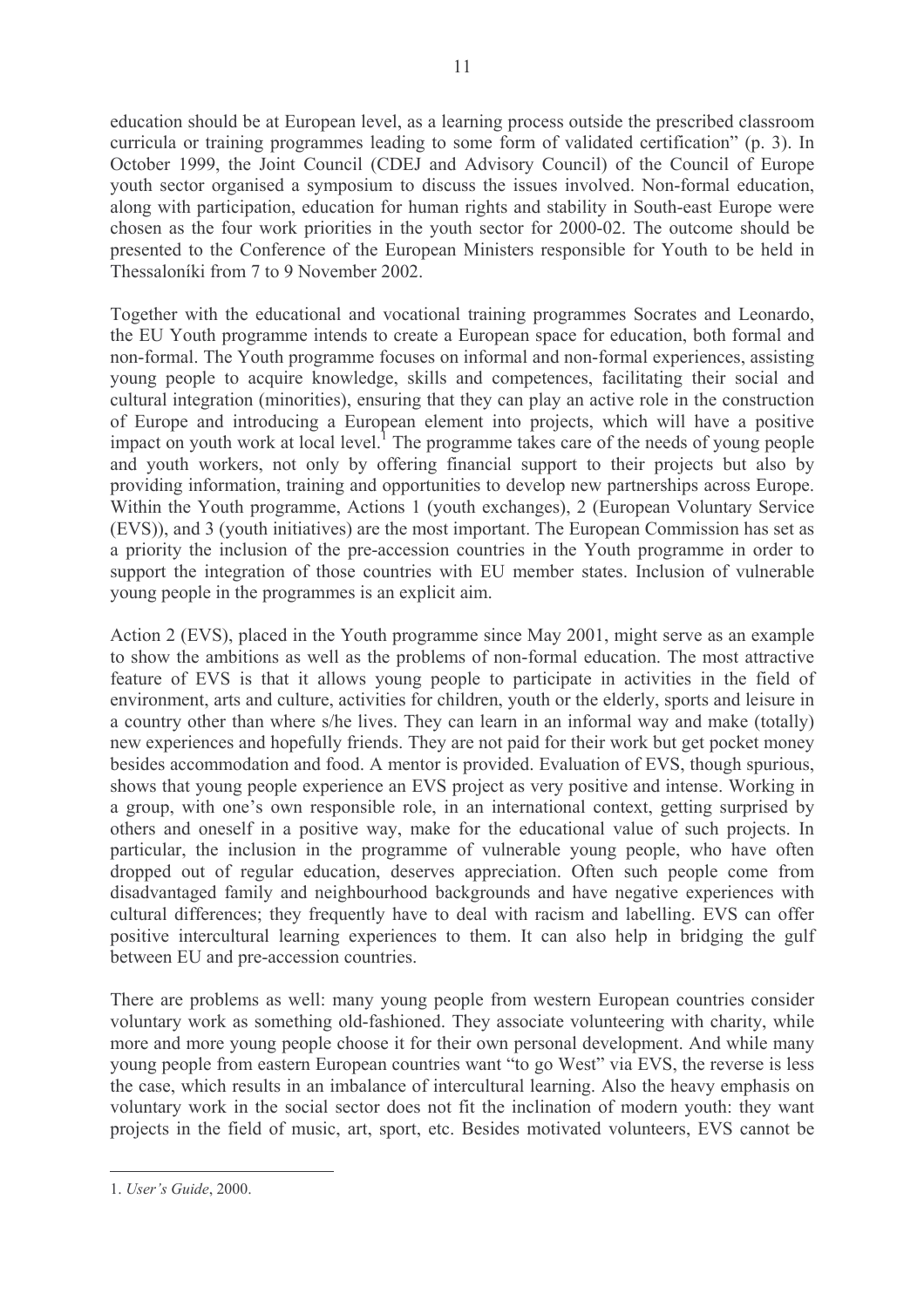realised without motivated youth workers. There is a need for a professionalisation of international youth work in Europe.<sup>1</sup> Finally, EVS, like so many other European programmes and procedures, suffers from over-bureaucratisation, which threatens to suffocate the spirit of initiatives in the field of non-formal education.

Youth Forum Jeunesse emphasises that, besides the advantages of the informal, voluntary and participatory character of non-formal education over formal education, the task of non-formal education is to promote civil society and human rights. But it doubts if the regular school curriculum lives up to that task. $^{2}$ 

The White Paper makes a strong case for a combination of formal, non-formal and informal learning, emphasising the complementary character of formal and non-formal education. It also states that one of the aims of the EU Youth programme is to help develop non-formal learning for young people. But, it continues, even though this programme covers 100 000 young people per year, it cannot meet the demand of the 75 million young people in the programme countries. It promotes facilitating access to European education and mobility programmes and strengthening Community Action Programmes such as Socrates (pp. 33 and 34). But it does not say how to achieve these aims. One might even put the question as to whether such aims can be achieved without the help of formal education. To put it differently: formal education would win by taking exchange programmes up in the obligatory curriculum.

Looking overall at the discussion within European bodies and documents on non-formal education, it can be stated that there is growing consensus about the great importance of its potential for learning in knowledge-based societies.<sup>3</sup> 4 And it is generally agreed that nonformal education must be upgraded and recognised as an indispensable part of modern education<sup>5</sup>

The White Paper and other documents<sup>6</sup> are conscious of a dilemma: inasmuch as non-formal education is recognised, possibly even credited, the danger exists that it loses its most

<sup>1.</sup> See V. Verhoeven and R. Hamelink (2001), op cit.

<sup>2.</sup> See Youth Forum Jeunesse, "The Recognition of Non-Formal Education. A Priority for the Youth Movement in Europe" (no date, Brussels, at www.youthforum.org).

<sup>3.</sup> In the Appendix of the Symposium on Non-Formal Education, the definitions of non-formal education of Unesco, European Youth Forum, Council of Europe Committee on Culture and Education, European Commission Memorandum on Lifelong Learning, OECD, European Youth Forum/National Board of Education Finland and the CDEJ Working Group on Non-Formal Education and Social Cohesion can be found.

<sup>4.</sup> The Council of Europe Parliamentary Assembly report on non-formal education "recognises that formal educational systems alone cannot respond to the challenges of modern societies and therefore welcomes its reinforcement by non-formal educational practices", Doc. 8595, 15.12.1999, Committee on Culture and Education.

<sup>5.</sup> See the definition of the CDEJ's Working Group on Non-Formal Education and Social Cohesion: "Nonformal education may be defined as a planned programme of personal and social education for young people designed to improve a range of skills and competencies, outside but supplementary to the formal educational curriculum. Participation is voluntary and the programmes are carried out by trained leaders in the voluntary and/or public sectors, and should be systematically monitored and evaluated. The experience might also be certificated. It is generally related to the employability and lifelong learning requirements of the individual young person, and may require in addition to the youth work sector the involvement of a range of government or non-governmental agencies responsible for the needs of young people." (Questionnaire on non-formal education/learning – no place/date). See also P. Sahlberg, *European Youth Forum (1999): Building Bridges for* Learning: the Recognition and Value of Non-Formal Education in Youth Activity.

<sup>6.</sup> See also "A Memorandum on Lifelong Learning", Brussels, SEC (2000) 1832. It was one of the key documents to systematically explore the relationship between formal, non-formal and informal learning in relation to lifelong learning.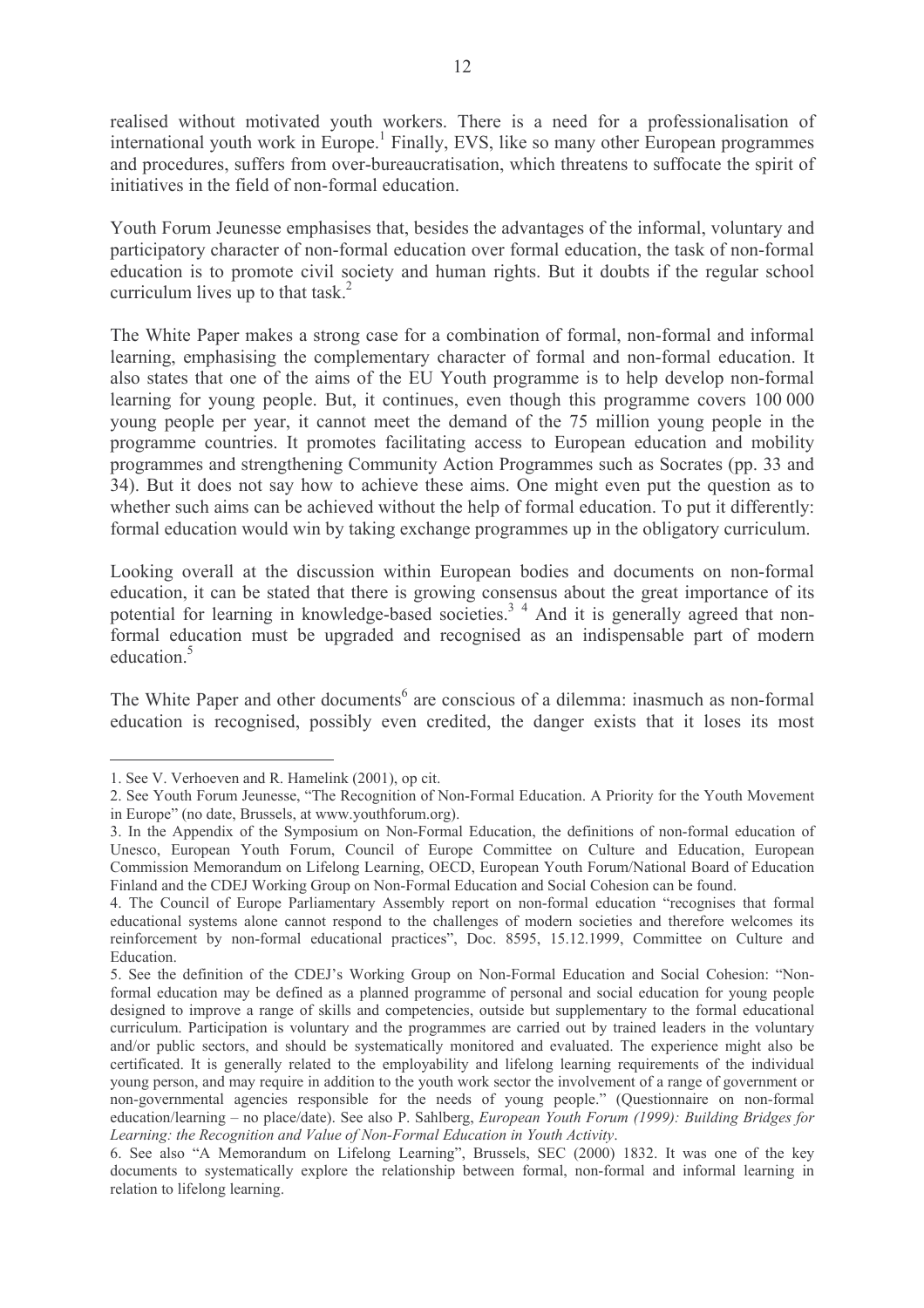valuable properties which lie precisely in its informal and voluntary character, allowing for spontaneity and participation. In other words, an upgrading of non-formal education to make it a serious partner of formal education implies a certain degree of formalisation. However, it should be underlined that this problem does exist for some countries which have developed coherent systems of recognition of non-formal education, distinct from those applied to formal education

How to solve the dilemma of the informality of non-formal education, on the one hand, and the need for recognition which implies formalisation, on the other, is an unanswered question for a number of countries; and there are two other problems. Firstly, it is by no means clear how formal and non-formal education/learning can or must be combined. Secondly, how the instrumentalisation of non-formal education/learning through economic and labour market demands can be avoided is also an open question. At present, the European discussion has not advanced further than stating the danger of over-formalisation, expressing the desirability of combining both forms and having to avoid instrumentalisation. But the political and organisational tools to actually achieve these goals are not yet developed, either at European or national level.

The problem of reconciling the informal nature of non-formal education and learning with the need for formalisation, for reasons of recognition, is mainly discussed in terms of developing assessment and evaluation criteria which give credit to the nature of non-formal education (namely, process skills over content skills, recognition of transversal skills, etc.). This strategy, although in many ways difficult to maintain, will – we forecast – succeed; over the coming years, there will be many initiatives at local, national and also European levels to experiment with all kinds of forms of recognising capacities, achievements and qualifications acquired in non-formal educational contexts, be it the idea of portfolio, of vouchers or alternative diplomas and credits earned by young people in voluntary work such as EVS.

While it is important for non-formal education advocates to keep defending the merits of nonformal education and learning against the pressure of counterproductive (over)formalisation, they will not succeed in preventing the labour market from making its own choices as regards qualifications and diplomas, including the application of additional personality and other tests which follow another logic than that of non-formal education. It is to be expected that the most advanced enterprises, especially in the ICT sector, will make use of such new qualifications and assessments selectively and will accept only those alternative certificates in the placement of personnel that they regard as valuable; this is what they do already.

This leaves the problem unsolved as to what to do with low-educated young persons who acquire non-formal qualifications through youth programmes, etc., but who cannot "sell" them on the labour market. It can already be observed that youth work instrumentalises nonformal education for economic purposes by training (disengaged) young people in such a way that the essential principles of non-formal education are violated. We will come back to this question in Chapter 5 when discussing youth training schemes.

Accrediting non-formal qualifications does not necessarily change the nature of formal education. It is an open question if the crisis within formal education institutions  $-$  too many rejects and thus high costs – will eventually force schools to reform thoroughly and truly use non-formal learning modes. At present it seems that schools adopt the same strategy as the labour market and enterprises: selectively incorporating non-formal educational elements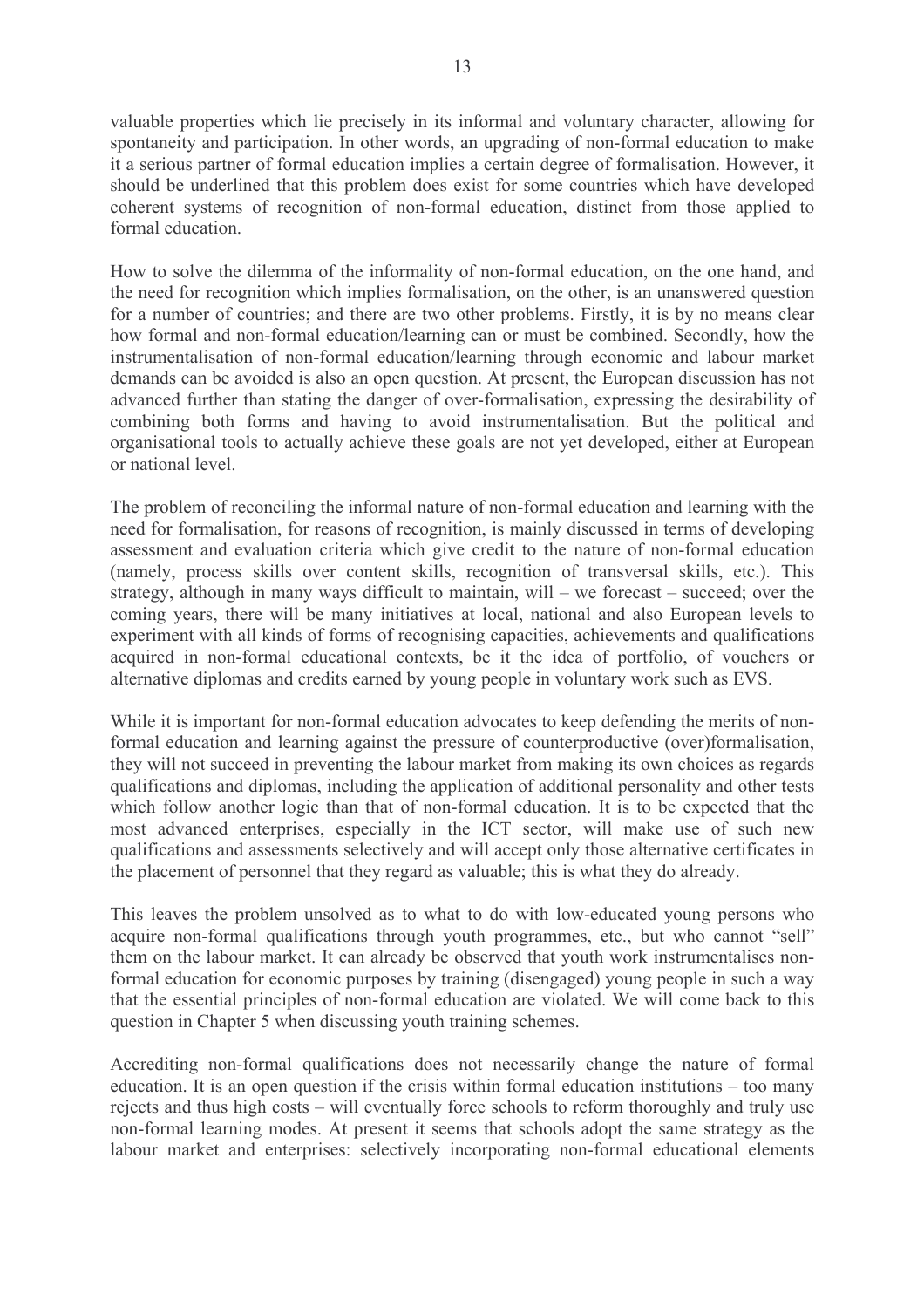(self-administered learning, ICT learning, etc.) which leaves the formal and overbureaucratised nature of schools essentially untouched.

It might be speculated that there develops a bifurcation in education and learning, leaving non-formal education to the potentially marginalised and excluded learners. In a way, that development is already going on: youth work projects concentrate mainly on the disengaged and disadvantaged young people, not on the learners with enough social and cultural capital to compensate for lack of stimulation in formal education and who find their way on the labour market as well as in private life regardless. Although all European bodies and youth programmes crusade for social equality, human rights and citizenship for all young people, it is not clear how they can prevent such a bifurcation.

As it is, non-formal education has to accept the role of serving the potentially or really disadvantaged young people for compensatory purposes. The concept of the community school as well as the "second chance school" belongs to the most convincing examples for this role of non-formal education. It influences the formal educational system only marginally and recognition and certification of qualifications acquired in non-formal education do not really change the formal system. As regards implementation and dissemination, European educational and youth policy relies on the strategy of good/best practice, but is still in the beginning stages of working out a coherent educational strategy and policy. Such examples are produced in wealth.<sup>1</sup> But European bodies lack systematic evaluation procedures of the implementation of good/best practice, nationally as well as cross-nationally. We will come back to this question in the last chapter.

Biornavold, in summing up the discussion on recognition of non-formal education, suggests two strategies, one focusing on "institutional design" and the other on "mutual learning".

Institutional design must comply with three prerequisites. First of all, participants of nonformal education must be given a voice in the assessment procedure. Bjornavold realistically anticipates that (as far as vocational training is concerned) the labour market will impose demands which are not easy to balance with the principle of participants' participating in establishing assessment procedures. However, he leaves the question unanswered as to who it is that should negotiate this (im)balance. Looking at best practices in a variety of member states, one can observe that different solutions are worked out, but there are no examples that show the direct influence of participants on assessment procedures.

Secondly, relevant information must be fed into the process of assessment, which means that the criteria and standards have to be clear. Biornavold does not enlarge on this point, but again the problem is that standards mean standardisation and formalisation, and how can this be reconciled with context learning and diversity of learners? While it is easy to establish standards for, say, assessing language proficiency (although it is not as easy as many multiple-choice tests suggest), it is much more difficult to do the same for, for example, assessing added experience after participating in an exchange programme. It is not easy for another reason, perhaps the most important of all, and that is the relationship between learner and trainer. Trainers and pedagogues involved in assessment procedures of non-formal

<sup>1.</sup> See for example Annex 1 of the "Memorandum on Lifelong Learning"; Annex 1 of the White Paper; and Le Magazine.

<sup>2.</sup> J. Bjornavold (2000), Making Learning Visible: Identification, Assessment and Recognition of Non-Formal Learning in Europe, Office for Official Publications of the European Communities: Luxembourg (CEDEFOP reference series), pp. 107-8.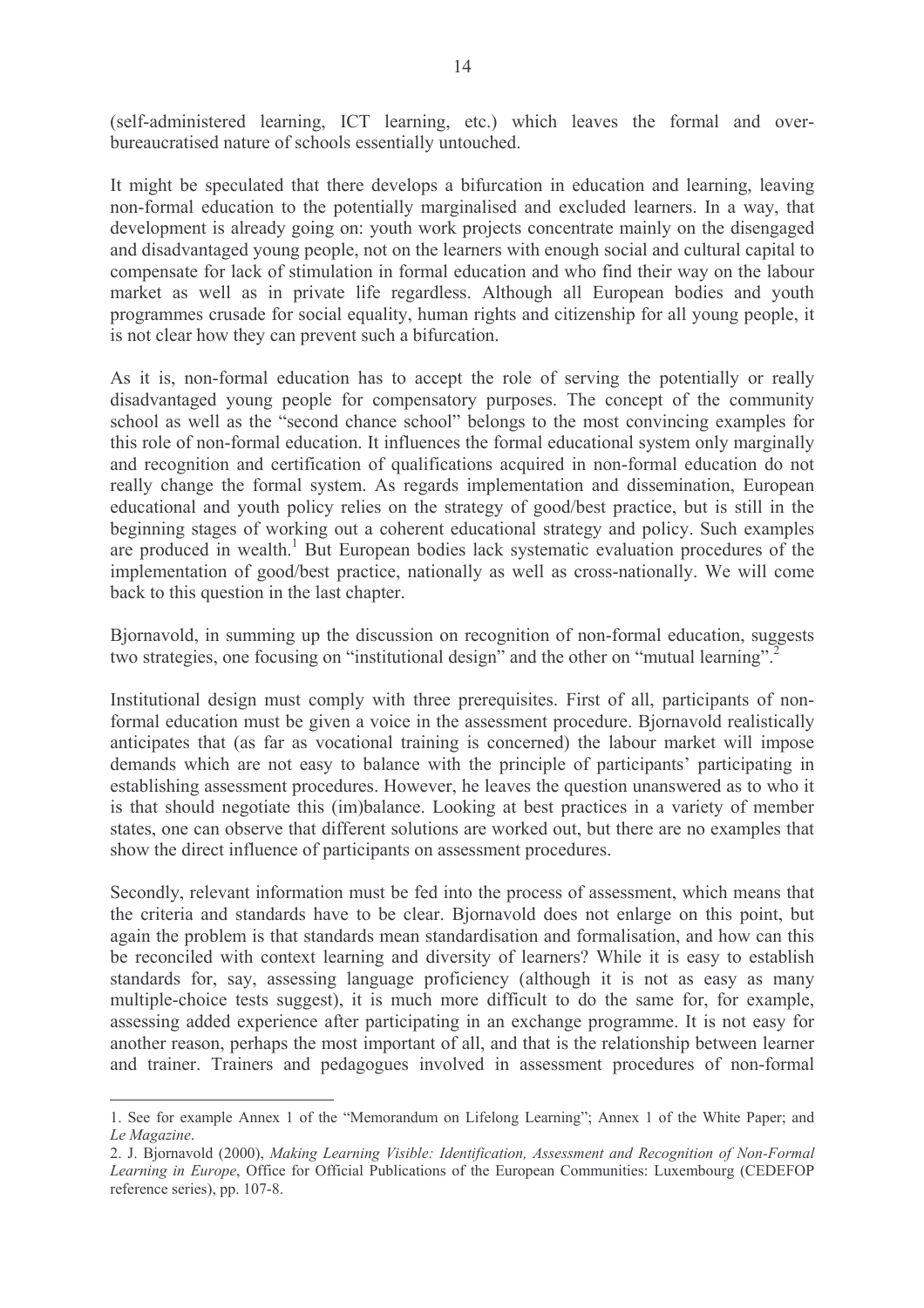education must be trained for these new tasks – which is a huge task to be fulfilled at national as well as European level.

Thirdly, there must be transparency of the structures and procedures of assessment. It is, says Biornavold, "possible to establish structures where the division of roles (setting of standards, assessment, appeal, quality control) is clearly defined and presented". But how is that possible? That is less clear: "The attention of researchers and policy-makers must be drawn to these issues in the near future." We will come back to these questions in the last chapter.

Overall, the main characteristics of best practice in the field of vocational training and nonformal education can be summarised as  $\text{follows}$ <sup>1</sup>

- Individual guidance for pupils and students inside and outside formal education. The task of non-formal education in this field should be to see to it that the two systems of guidance – inside school and outside school – are more related to each other, thus guaranteeing continuity over time (following trainees and difficult-to-reach young people over a longer period of time, especially in the transition from school to vocation) as well as across different learning sites. Trainees and voung persons complain about a schematic and impersonal approach to counselling. Young women especially are often channelled in traditional female vocational courses and not encouraged to try out new professions. Guidance must make the fit between the personal abilities and needs of pupils and trainees, on the one hand, and the demands of the labour market on the other. Initiatives exist in a variety of European countries to make coalitions between educationally based counselling and enterprises (for example, the Nouvelle chance programme in France; and Connexions, United Kingdom, to prepare 13-19 year olds for successful transition to work). Non-formal education should warrant against a predominance of labour market interests.
- Integration of (formal) education, training and work experiences especially for  $\bullet$ students who have dropped out of school or are in danger of doing so. Again and again, young persons talk in personal interviews<sup>2</sup> about their frustrations with learning at school and their wish to be connected to the world of labour. The Youthreach programme (Ireland) experiments with such an integration process (also Confindustria, Italy; and the careers advisers pilot project, the Netherlands, especially targeted at early school-leavers and young people without sufficient training). Nonformal education's function here is to become a serious partner of formal education in the interest of pupils who are in danger of dropping out of school.
- All member states develop information systems and databases to provide young people with knowledge about job and training opportunities. Non-formal education should see it as its task to help young people acquire media literacy to be able to use electronic and other information channels adequately.

The most far reaching proposal to integrate the various types of education was made by the Lisbon European Council 2000: its conclusions proposed the transformation of schools and training centres into multipurpose local learning centres, all linked to the Internet and

<sup>1.</sup> For the following see also National Actions to Implement Lifelong Learning in Europe, Directorate-General for Education and Culture, Socrates, Eurydice, CEDEFOP, Survey 3, May 2001.

<sup>2.</sup> In the Yoyo project, educationally disengaged young people explain why they (want to) leave school. They want "praxis", not "theory".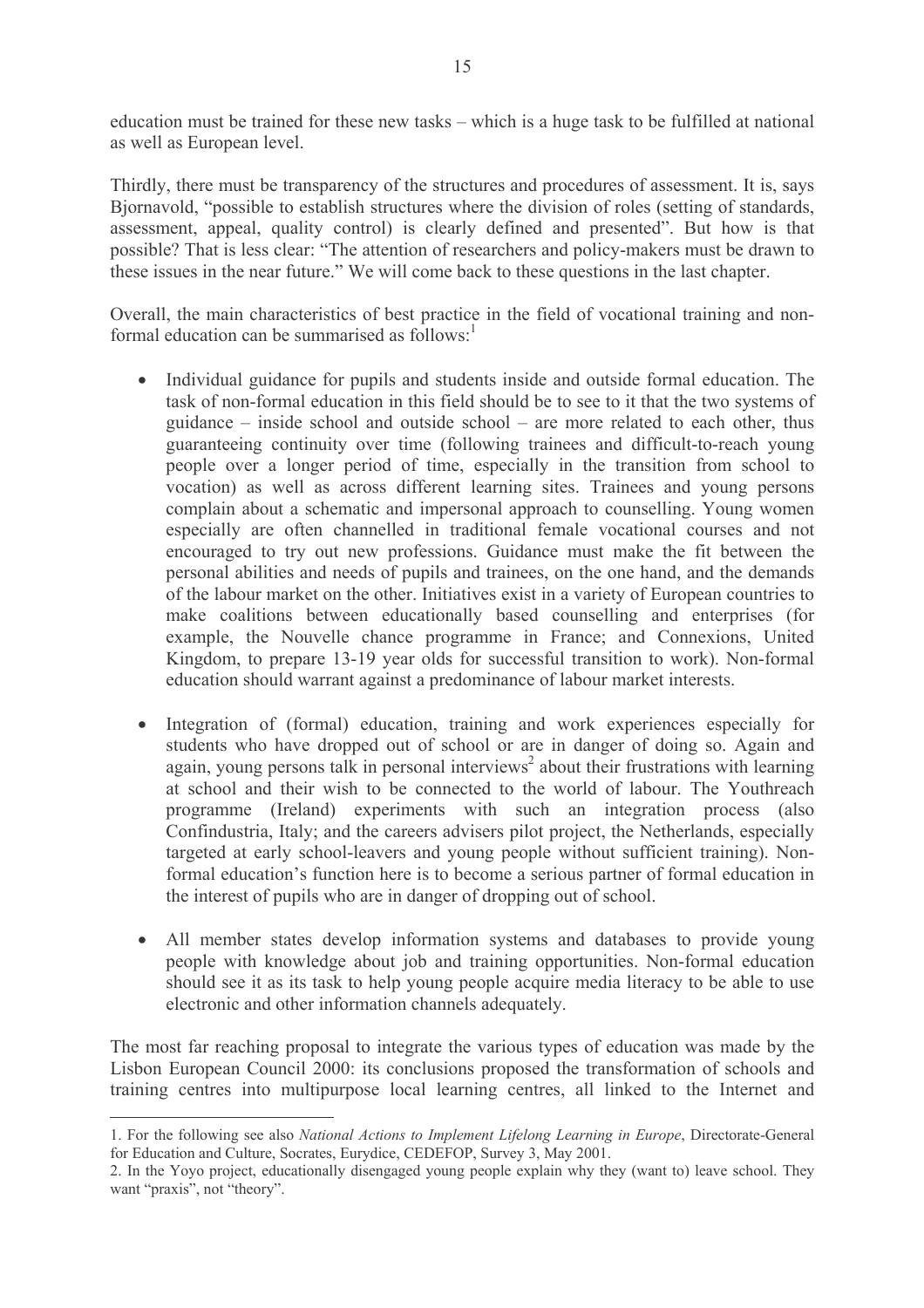accessible to people of all ages. Meanwhile in almost every member state, there are examples of the learning region with locally- and regionally-based learning centres. In most of the cases they aim at interlinking (formal) vocational training, the local economy and community services. In all of these examples, non-formal education plays (or should play) the role of "oil" in the social machine" by acting as the advocate of the young and protecting them against a possibly too utilitarian approach of the social players in the respective fields.

Concerning the pre-accession countries, the above-mentioned strategies are less far developed. NGOs play a crucial role in this but suffer from lack of coordination. Much is to be expected to improve with the entry of these countries into the EU, and much is already done by European bodies to prepare them for this transition.

### 4. Non-formal education in post-communist countries

The relationship between formal and non-formal education has to be discussed on its own terms for post-communist countries. Since the breakdown of state communism, the school-towork transitions have lost their structuring influence on societal life; there was overnight so to speak no well-known normal biography for young people anymore, leading them through education and onto a state-controlled labour market with guaranteed work. Young people had to adjust to a totally new situation which did not allow for prediction; the future became open.

The main characteristics of educational change in these countries were the depoliticisation of education and the breakdown of state monopoly, by allowing private and denominational schools to be established. For the first time in many decades, parents and students obtained the right to choose their educational paths according to their abilities and interests. Changes included new educational laws, structural reforms (school autonomy) and new curricula. Therefore, much of the frustration and demotivation of students in western European countries with school learning does not hold for eastern European societies where young people are eager to learn in school. At the same time, youth work and youth associations underwent a dramatic devaluation because they had been under the control of the state and the governing party, and were deprived of their most important asset: voluntary participation. For non-formal education, this means that it has to be established as a new and attractive concept to convince young people of the value of participation.<sup>2</sup> (Y)NGOs play a decisive role in this, and the Council of Europe in particular concentrates on this task by offering seminars and programmes to convey the idea that non-formal education has something to do with citizenship, democratic communication, intercultural learning, and developing and negotiating one's own interests  $3$ 

<sup>1.</sup> See L. Cerych (1997), "Educational Reforms in Central and Eastern Europe: Processes and Outcomes", European Journal of Education, 32, pp. 75-97; C. Wallace and S. Kovatcheva (1998), Youth in Society. The Construction and Deconstruction of Youth in East and West Europe, Palgrave: Houndmills, Basingstoke, Hampshire, New York (Chapter 3 on "Transitions in education, training and work); A. Azzopardi, A. Furlong and B. Stalder (1999), "Vulnerable Youth: Perspectives on Vulnerability in Education, Employment and Leisure", European Youth Trends 1999 expert report, Directorate of Youth and Sport, Council of Europe (Chapter 1).

<sup>2.</sup> See M. Vanandruel, P. Amerio, O. Stafseng and P. Tap (1996), Young People and Associations in Europe, Council of Europe Publishing: Strasbourg.

<sup>3.</sup> See, for example, L. Machácek (2001), "Youth and Creation of Civil Society in Slovakia", in H. Helve and

C. Wallace (eds.), Youth, Citizenship and Empowerment, Ashgate: Hampshire and Burlington, pp. 277-292.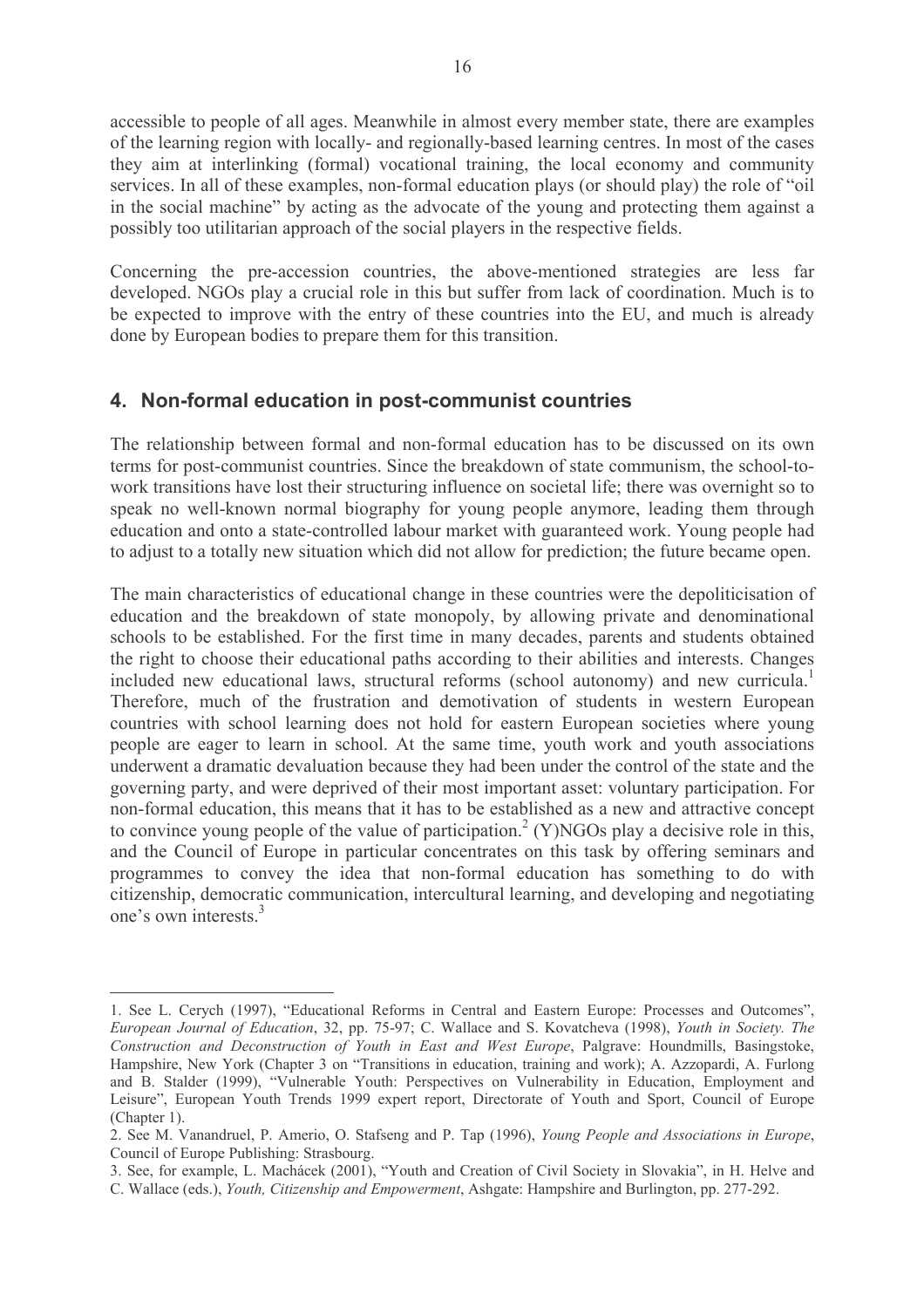While new biographic pathways become possible, the outcome of choices is unforeseeable. In particular, school-to-work transitions have become chaotic and youth wages have declined dramatically. Young eastern Europeans cannot fall back on state support in case of unemployment. They are dependent on their own initiative and their parents. Formal education for them is both: an absolute prerequisite for increasing their labour market chances and a highly uncertain investment at the same time because of high rates of youth unemployment. Therefore what is defined as a problem of non-formal education in western countries – instrumentalisation through economic interests – has to be analysed differently in the context of eastern European countries: if projects and training schemes in the sector of non-formal education, even of a rigid nature, could help young people to show future employers they are an added value to their diplomas and skills, it would be most welcome to them.

Young eastern Europeans live now in three periods of time simultaneously: in pre-modern, modern and post-modern time.<sup>1</sup> In comparison to their western European peers, their living conditions resemble those of the nineteenth and early twentieth centuries: extreme poverty, subsistence economy, immobility and traditional customs, particularly in gender relations and parental dependency. At the same time, they experience modern times in terms of modern education, mobility, democracy and emancipation of women. And further still, they are connected through globalising forces with advanced ICT economies and youth cultural styles.

For non-formal education that means that is has to serve different factions of youths who have different problems and needs: "pre-modern" young people living in rural areas must be helped, first, to get enough/more general and vocational education; non-formal education might help them to find their way to that aim. "Modern" and "post-modern" young people living predominantly in urban areas want to get higher forms of general education and qualify in the field of ICT, language proficiency and preparing for more cultural and economic mobility. They will use non-formal education to acquire these capacities by entering European exchange programmes and engaging in NGOs. But for all young people in these countries the problem of unemployment is paramount.

Up to now, the Council of Europe has evaluated the youth policy of two former communistgoverned countries: Romania and Lithuania.<sup>2</sup> In both cases, it is stated that a renewal of youth work and other forms of non-formal education is an urgent necessity and a case is made that young people must gain the right to become independent and make a decent living. But values of citizenship and participation only take on real meaning for young people if they can also reproduce themselves economically and build up self-administered biographies. NGOs and European youth programmes can help add employability value to young people's education only in a very restricted and indirect way. In essence, the problem of unemployment is a purely economic one and cannot be solved by non-formal education. This is the dilemma of non-formal education in eastern European countries even more so than in western European *countries* 

Should a European strategy for post-communist countries then concentrate on intensifying the relationship between the economic and the non-formal educational sector? This question brings us back to the problem of how to conceive of the relationship between formal (general

<sup>1.</sup> This idea is developed in the evaluation report by the international group of experts (rapporteur: J. Machado Pais), European Steering Committee for Youth (CDEJ), Strasbourg 2000.

<sup>2.</sup> See "Lithuanian National Report (2001). Review of National Youth Policy", Ministry of Education 2000 and Council of Europe; "National Report: Youth Policy in Romania (2000)", Bucharest, Youth Research Centre.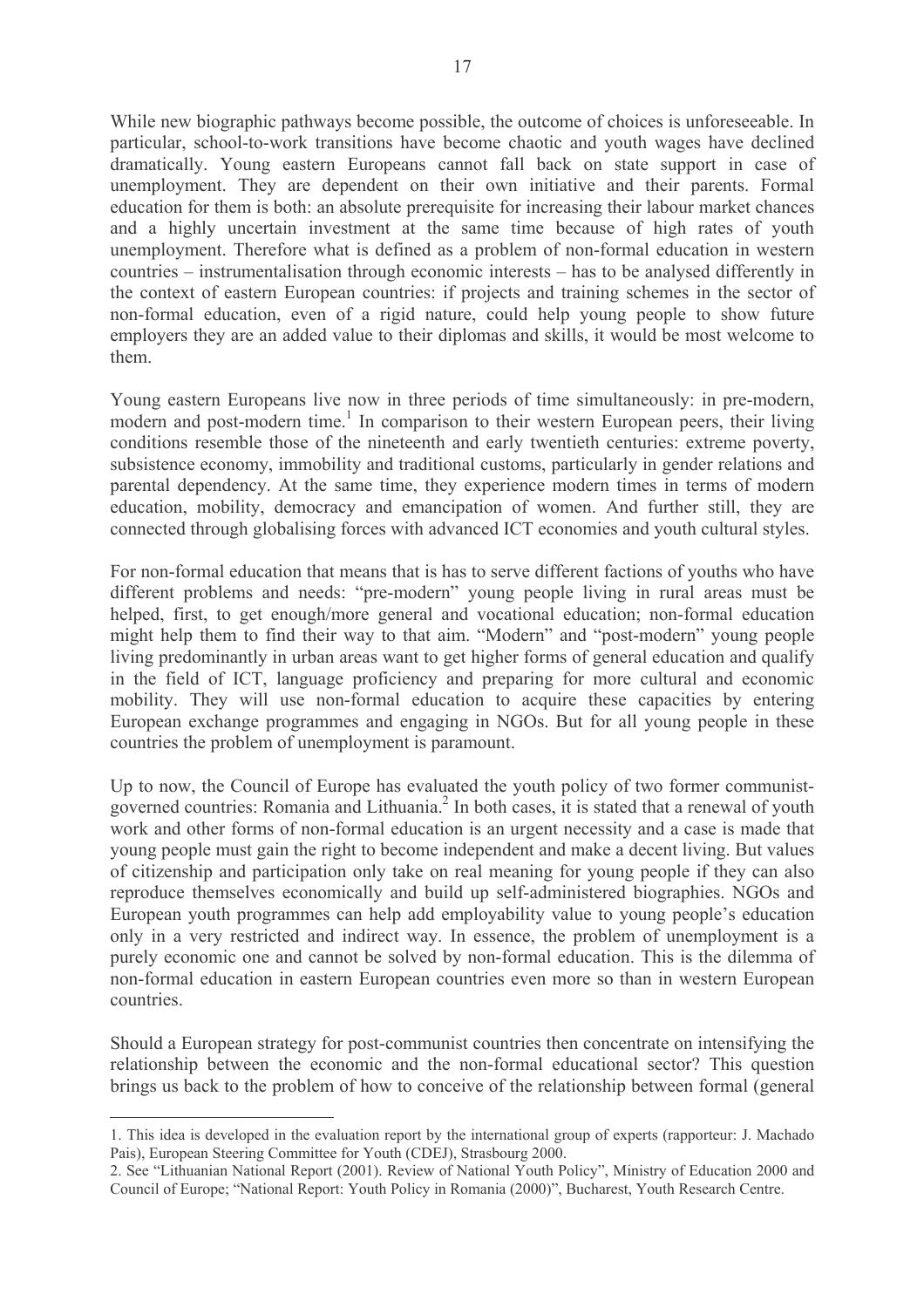and vocational) education and non-formal (citizenship and participation) education. A comprehensive perspective connecting them is lacking in all countries, but for young Europeans who live in transition countries (and also in southern countries like Spain) this lack of perspective has particularly bad consequences.

#### 5. Non-formal education and vocational training: problems  $of$ assessment

It is one of the main tenets – if not the prime one – of European youth policy to integrate young people in the labour market. The premise is that youth unemployment is a shortcut to social exclusion. National as well as European measures are meant to keep young people either in education or in work, one way or the other. In this policy, non-formal education plays a crucial but also ambivalent role. As far as vocational training is concerned, non-formal education didactics and programmes are used inside as well as outside formal institutions to spot young people in precarious life circumstances and offer them qualifications and the perspective to find work. Non-formal education, once associated with youth work in the "soft" sector" of personal development and leisure activities, is now much more rigidly defined and financed as a means to compensate for the lack of vocational qualifications of young people. On the one hand, this development has upgraded non-formal education as indispensable in the struggle against youth unemployment. On the other hand, it has lost much of its autonomous status and is tied to the requirements of vocational training and labour market needs.

Non-formal education by its very nature promises to young people self-realisation and the freedom to take part in offers, or not as the case may be. Through non-formal education, it is supposed, young people can learn about their own needs, strengths and shortcomings in the period when they are growing up to become self-sufficient adults. Participating in the offers of non-formal education should make young people conscious of actively participating in societal institutions and decisions. From the viewpoint of the young people, though, these core tenets of non-formal education are twisted into rather coercive demands to participate in training schemes that force them into low-paid, non-permanent and unattractive jobs.

Non-formal education is more and more used to mend both the neglect of the formal education system, especially vocational training, which produces a growing number of "misfits", and the inability of the labour market to absorb (all) young people. For the "educational misfits" – early school-leavers, demotivated and frustrated low-achievers and the jobless – the "hard" version of non-formal education may be the last resort to get into the labour market eventually. But such programmes will only succeed in re-motivating young people if they adopt individualised strategies in approaching their clients. In other words, nonformal education programmes only offer a chance to help the integration of the most difficult groups of young people if they do what vocational training does not or cannot do: spending a lot of time on the individual young person, giving individual advice and counselling, and tailoring measures as much as possible to the biographical needs and capacities of the person in question.

In countries with enough labour supply, mainly to be found in southern Europe, but also in the UK, incentives for job creation have to come from the state through wage subsidies for employers, jobs in the public sector, stimulation of self-employment, etc. These countries have adopted far-reaching educational reforms to develop vocational training and to integrate it into the formal educational system, the German dual system being a much sought-after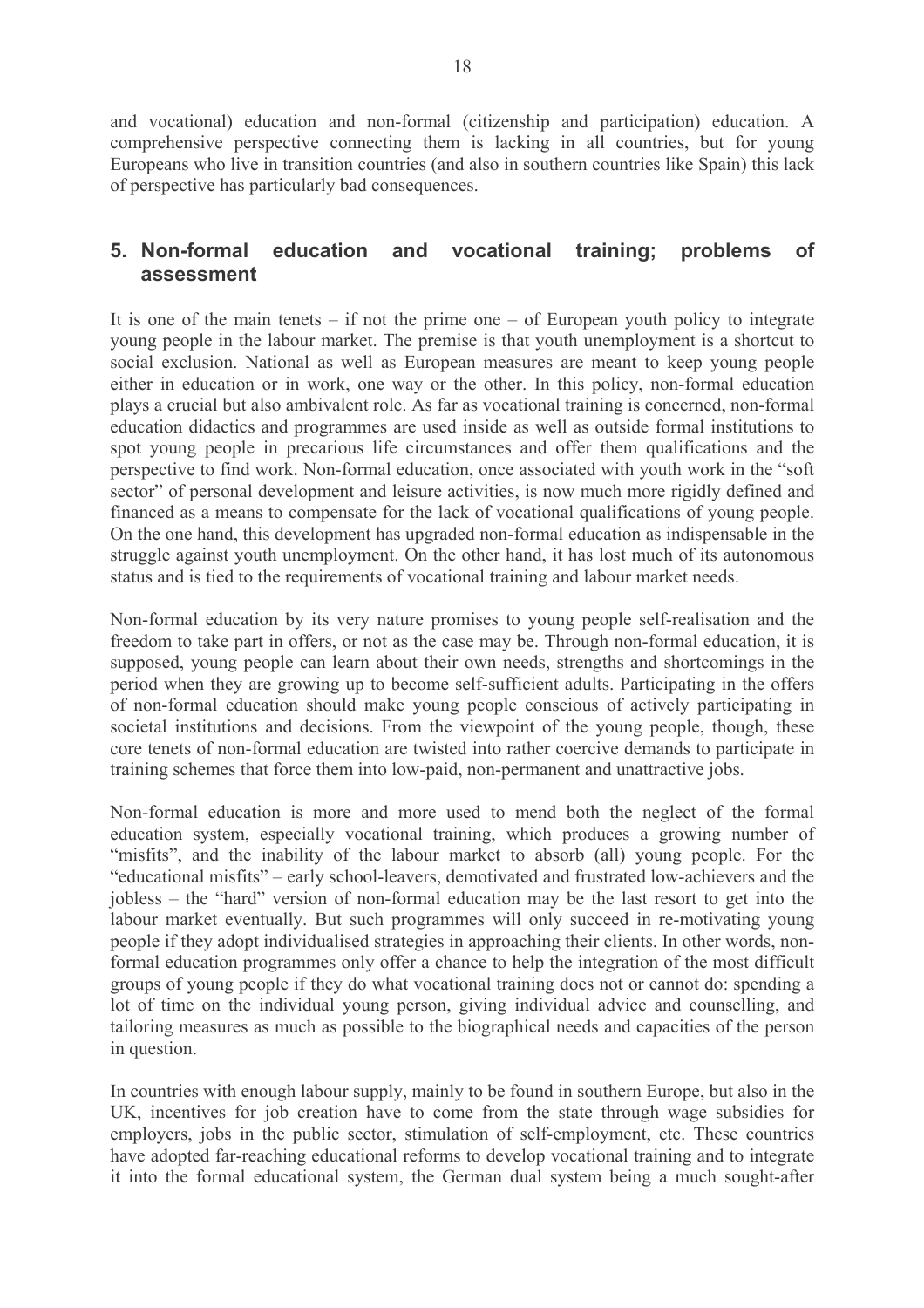model. These reforms lead to a prolongation of education and thus delay of labour market entry. The main function of non-formal education is here to cushion the "educational" failures"

In countries with tight labour markets and relatively low rates of (youth) unemployment, like many northern European countries, the Netherlands in particular, the role of non-formal education is different: here programmes are designed to offer extra-curricular activities besides or as part of the formal curriculum and upgrade the employability of the young persons through person-directed counselling. In these countries, non-formal education can stick more to its "core business" of identifying with the needs of young persons and helping them to develop alternatives. But even then the tension remains between "soft" and "hard" sector policies with the emphasis on economic utility, on the one hand, and self-realisation, on the other. $<sup>1</sup>$ </sup>

How then can that non-formal education be prevented from splitting into a hard and a soft sector, into a more instrumental and qualification-oriented branch, and a more freewheeling leisure and voluntary branch? To answer this question, one has to analyse the youth policies of the respective member states and pre-accession countries, and determine if youth policy is more structure-related, following the systemic demands of the educational system and the labour market, or more individual-related, taking the biographical needs of young people into account<sup>2</sup>

Although non-formal education is largely a national affair, there is a European level as well. European bodies are very active in designing supra-national educational policies, stimulating the formal as well as the non-formal educational sector. One of the most noteworthy initiatives is the agreement of the establishment of sixteen quality indicators to apply to all European schools.<sup>3</sup> But it is equally noteworthy that little effort is made to explicitly address the role of non-formal education in this document, although its role is implied in stating that "high levels of knowledge, competencies and skills are considered to be the very basic conditions for active citizenship, employment and social cohesion" (p. 5) and reference is made to lifelong learning. In another document, explicitly devoted to the issue of lifelong learning, it says: "Over the last ten years, most European countries have started to introduce methods and institutions to assess and recognise learning acquired outside formal education and training systems. (...) An examination of these measures highlights the lack of a European approach throughout the member states."<sup>4</sup>

Biornavold, in an overview of non-formal education in Europe, discerns five country  $\text{clusters:}^5$ 

<sup>1.</sup> See "Youth Transitions, Youth Policy and Participation. State of the Art Report of Research Project Yoyo 'Youth Policy and Participation. Potentials of Participation and Informal Learning for the Transition of Young People to the Labour Market. A Comparison in Ten European Regions" funded under Key Action "Improving the Socio-Economic Knowledge Base", written by A. Walther (IRIS Tübingen, G. Moerch Hejl and T. Bechmann Jensen (University of Copenhagen)), January 2001.

<sup>2.</sup> This analysis is done in the Misleading Trajectories project and IARD (see footnote 2, page 6) and in the Yovo project (see footnote 1 above).

<sup>3.</sup> See "European Report on the Quality of School Education. Sixteen Quality Indicators", report based on the work of the Working Committee on Quality Indicators, Directorate-General for Education and Culture, European Commission, May 2000.

<sup>4.</sup> See National Actions to Implement Lifelong Learning in Europe, op. cit., p. 97.

<sup>5.</sup> J. Bjornavold (2000). Making Learning Visible: Identification, Assessment and Recognition of Non-Formal Learning in Europe, Office for Official Publications of the European Communities: Luxembourg (CEDEFOP reference series).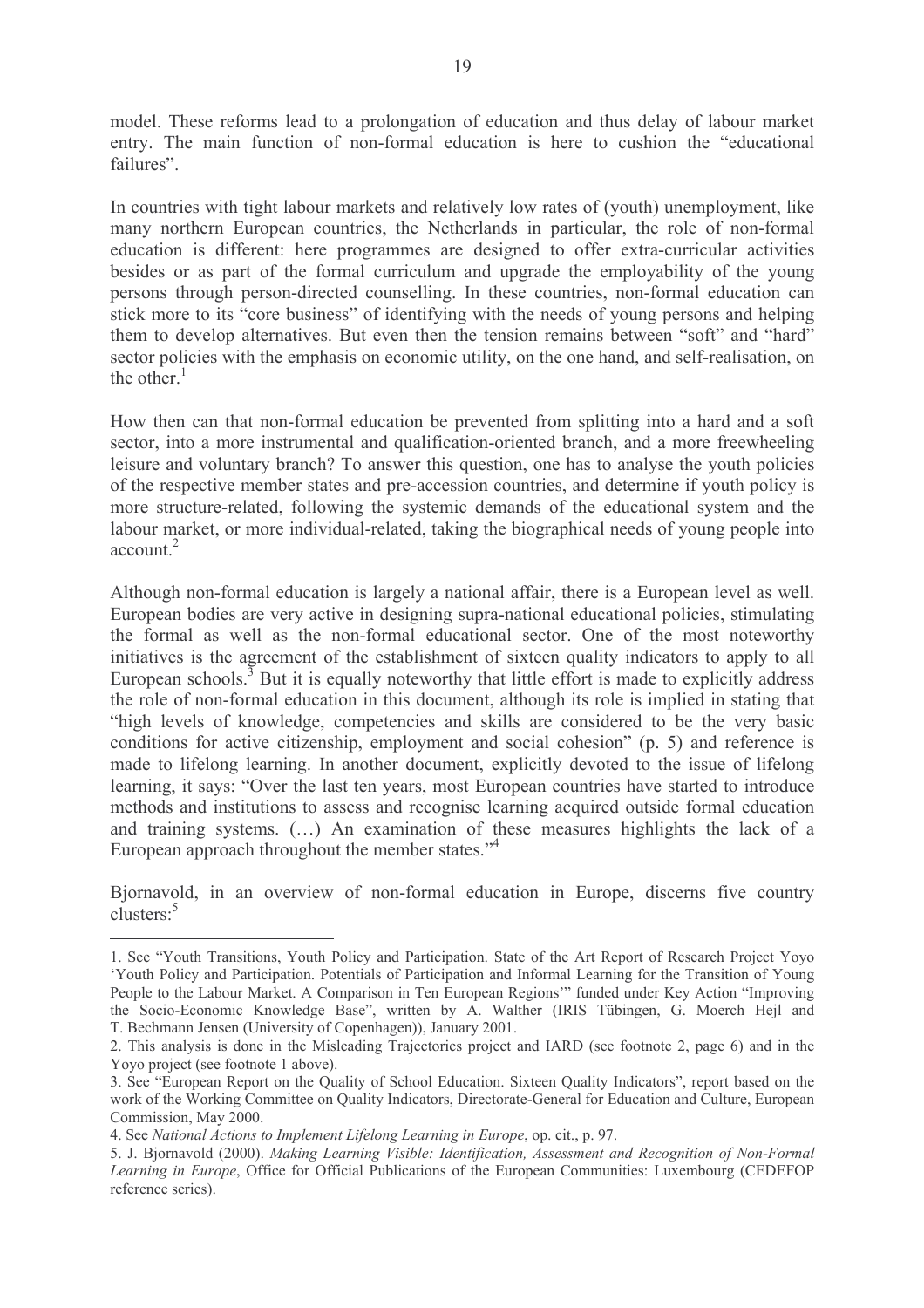- the dual system approach (Germany and Austria) with a certain reluctance to recognise non-formal education on its own terms, rather linking it to systemic needs;
- the Mediterranean approach (Greece, Italy, Spain and Portugal) which is positively inclined towards non-formal education and its "huge reservoir" for economies:
- the Nordic approach (Finland, Norway, Sweden and Denmark) with advanced strategies to integrate formal and non-formal education;
- the NVQ approach (United Kingdom, Ireland and the Netherlands) with a strong acceptance of an output-oriented, performance-based model of education and training, combined with acceptance of learning outside formal education and training institutions:
- "opening up" diplomas and certificates (France and Belgium): France especially  $\bullet$ belongs to the most advanced countries in developing methodology and assessment strategies in using non-formal education.

We may add a sixth cluster for the pre-accession countries in which non-formal education is only at the beginning of its development and institutionalisation. As we have argued in Chapter 4, economic disadvantages for young people are so severe that one might be inclined to argue that the most pressing task for non-formal education with very limited or no state funding at all would be to concentrate on qualifying young people, perhaps even to the detriment of core values like self-development and participation, if the labour market so desires. Yet such a standpoint would neglect the fundamental dialectics between economic and political participation and emancipation. Linking economic with political participation is perhaps even more important in pre-accession countries than in the member states, many of which (though by no means all) have a longer tradition in participatory youth work. One must admit, though, that the danger of defining non-formal education lopsidedly as a servant of economic demands is present in all European countries.

### 6. A model for an integrated European youth policy

Reviewing the discussion so far, we suggest a new agenda for youth policy which defines learning in a broad meaning. We developed a model of Integration Transition Policies.<sup>1</sup> Going back to the first chapter, we start from the premise that modern young people do not travel smoothly toward adulthood but face many problems on their way. One of the main problems lies in the lack of a join between the educational system and the labour market. Besides that, educational standards have gone up enormously and threaten substantial parts of the young generation with being left behind. We have shown that non-formal education takes on a new importance in this situation; it has to compensate for the neglect of formal education, on the one hand, and the restrictions of the labour market, on the other.

Youth sociological research shows that the transition to adulthood does not only consist of one transition – school to labour market – but of many more: gaining independence from

<sup>1.</sup> See the Misleading Trajectories project (footnote 2, p. 6); presently we focus more explicitly on the implications of the model for non-formal education.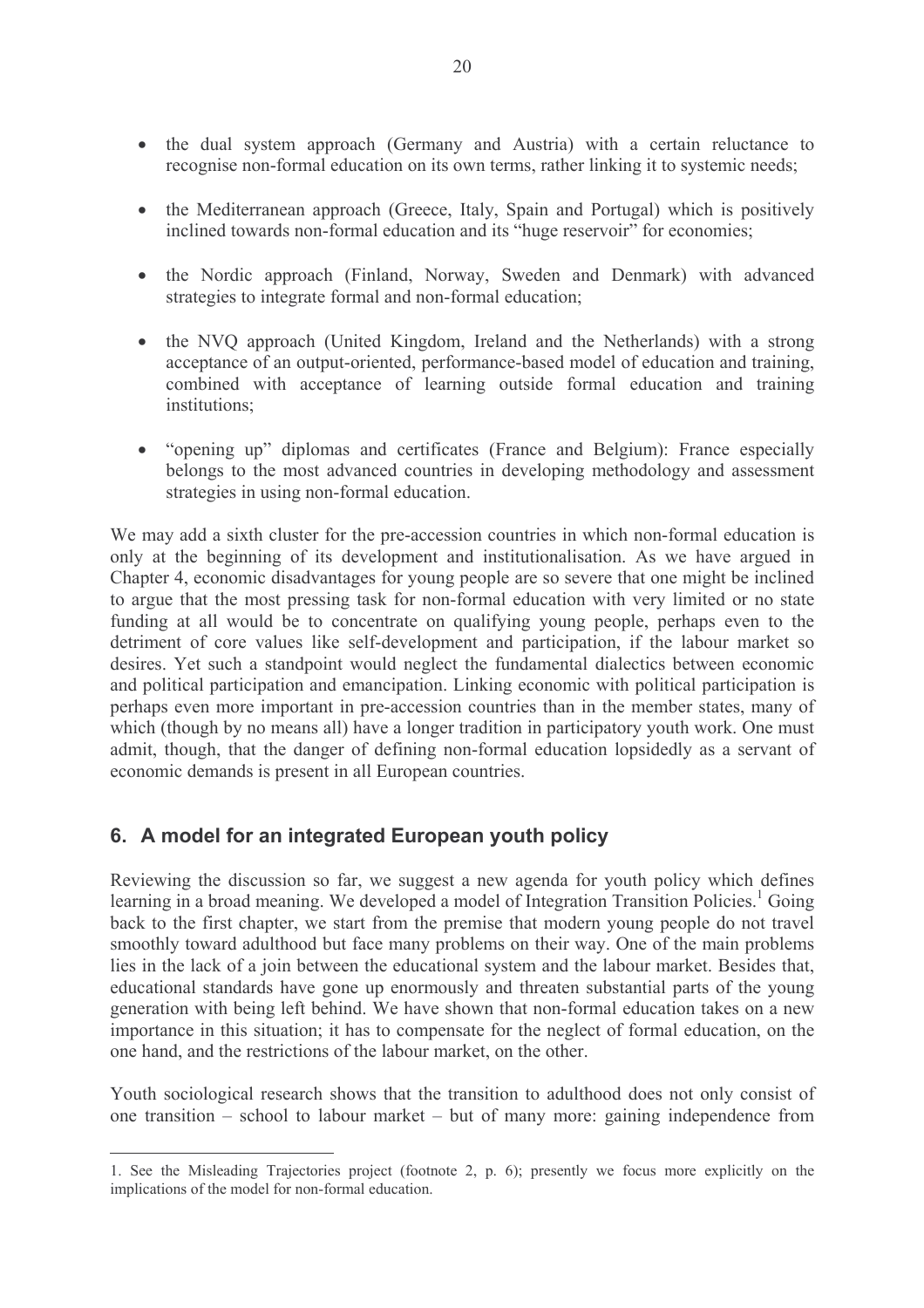parents and finding a place to live on one's own, participating in societal decision-making processes, taking part in consumerism and youth culture, establishing a relationship and building one's own family or choosing other relational options. These transitions were once integrated, leading to a more or less anticipated normal biography for young men and women, but are today disintegrated in many ways: education may be finished successfully – but there is no job or there is a job while education is not yet finished; a young person may be ready emotionally and socially to leave the parental home, but there is no housing s/he can afford, so dependence on parents and family remains; a young mother may want to work but cannot afford childcare; a young Romanian person may want to qualify further but has to help her or his parents working the land. All these situations show the discontinuity and fragmentation of the transition period of contemporary young Europeans. Transitions are the result of the interplay of systemic and subjective risks or, respectively, opportunities.

Therefore youth and learning policies must be designed so as to interlink transitions instead of concentrating only on the transition from school to work. The various arenas in which transitions from youth to an ever-changing adulthood take place have to be conceived in their interconnection, if only because the young people themselves experience their lives as a whole. They are not served by a policy that leaves out essential parts of their lives in favour of only one aspect, such as getting more/better qualifications. Non-formal education can and should, on the basis of its tradition and core values, convey this basic idea of interlinked transitions to youth politicians and educational politicians alike. It should define its basic task as making young people aware of the interplay of systemic and subjective risks/opportunities. This basic component should be added to all non-formal programmes, be they more in the "soft" or "hard" sector.

An effect of the discontinuity and fragmentation of transitions is that the whole concept of adulthood changes its meaning, for the young concerned as well as for institutions. Young people can now be in one of the following states:

- being young and adult;
- being neither young nor adult;
- being sometimes young and adult at other times.

Being both young and adult is a situation very familiar to young Europeans, be it a young Italian man of 29 years or older who still lives with his family, a single English mother of 19 years or younger who meets great difficulties in finishing her education and finding a job, or a 15-year-old student living with his parents who has set up a successful computer business of his own.

Being neither young nor adult is also familiar to young Europeans: they may not get state allowances for housing or unemployment benefits because they are not defined as adults, but nevertheless are held responsible for their lives and careers. Finally, being sometimes young and adult at other times is a mixture of the first two categories.

These ambiguous statuses of being young/adult can be held at different times by one and the same person leading to yoyo-transitions. Changing between the status "young" and "adult" is unforeseeable for the young person, and takes place often without the possibility of the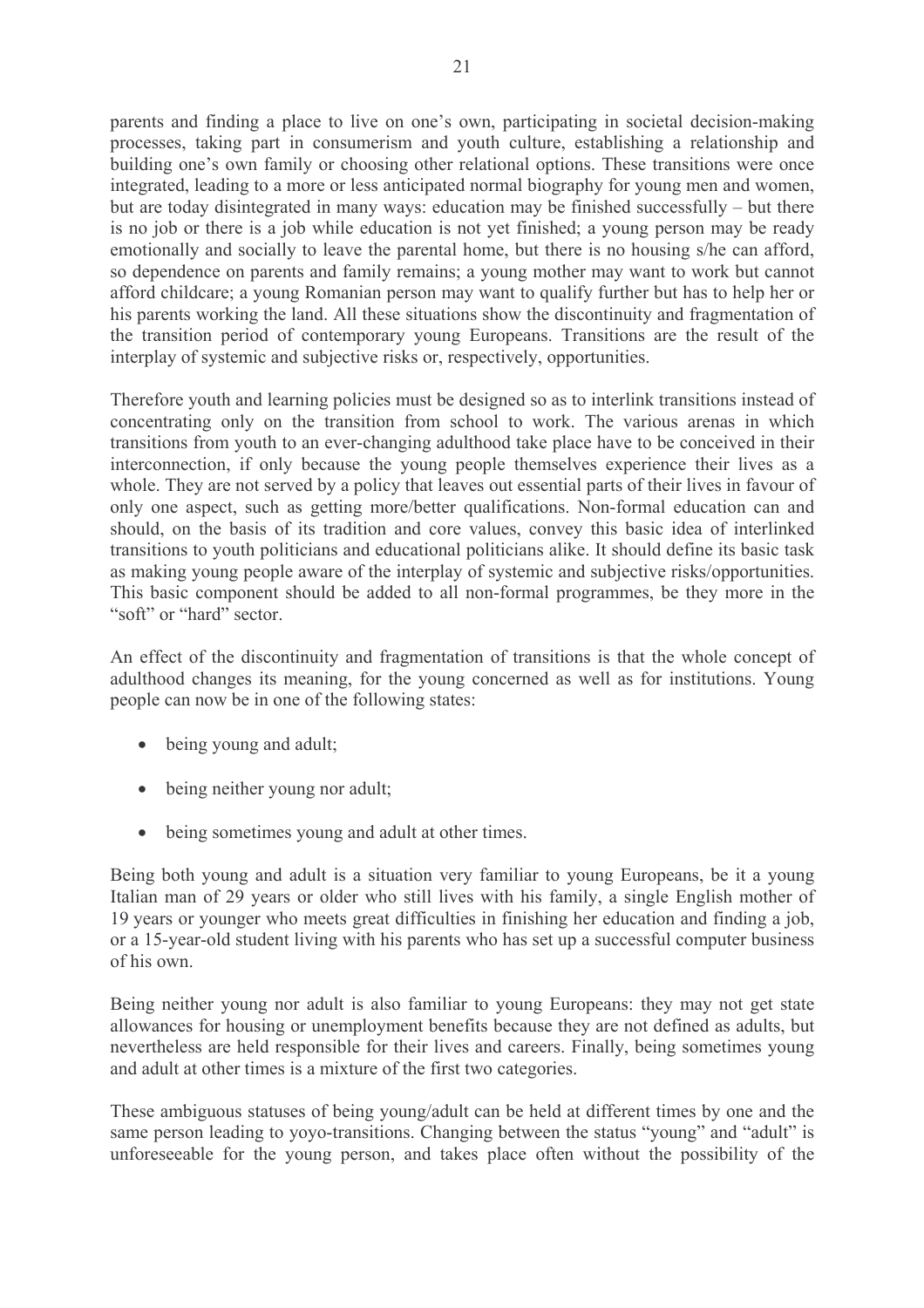individual influencing these movements. Also, the roles of gender change; both young females and males have to adjust to new gender identities in modern society.

What does all this mean for non-formal education? As a concept, it has to be so broad and flexible that it reaches young people in the changing statuses and situations of "yoyoisation". Addressing young people, for example, in training scheme measures as dependent and illqualified youth might obviate precisely what the programme is meant to achieve, because the young people involved do not feel they are taken seriously and will turn their back on the programme. Seen in that light, participation is not just an asset to a programme but an essential part of it. This implies that non-formal education must re-conquer its position as mediator of the rights of young people and lower the barriers between non-formal and formal education and the economic system.

Integrated Transition Policies are to be conceived and put into practice as a cross-sectoral concept covering the areas of education and training, employment, welfare and youth policy. Non-formal education could serve a bridge between these different areas. In that, the biographical perspective of the young person has to be at the centre of attention, not only for reasons of "humanity" but more so because such an approach guarantees the best results in terms of learning motivation and using the capacities of young persons to the full. A biographical perspective always implies that the concrete context in which a young person lives has to be taken into account by youth politicians and educators; "context" in the personal as well as cultural and local-national meaning. Going back to the notion of the "learning" region" (see above), contextualised transition policies fit in quite well. Non-formal educators are the most evident translators and interlocutors between all partners involved.

If the transitions of young people become more flexible, discontinuous and unsafe, then an essential part of integrated transition policies is a welfare policy which guarantees basic security to the individual. If young people are encouraged (often forced) to behave flexibly on the educational and labour markets, shifting between tracks, taking risks and adapting to the job demands of enterprises, then they must be entitled to minimal allowances which allow them to make their own choices. Although it is generally true and accepted that learning is the main route to employment, it must be accepted that there are young people who are better helped by being occasionally relieved from formal learning and being allowed, for intermittent periods, to experiment with alternatives in the field of culture, private hobbies or family life. Non-formal educators can help judge the viability of such alternatives.

Finally, a central pillar of Integrated Transition Policies is participation; this means negotiation rights, negotiation space and negotiation resources (security and welfare policies). As we have argued throughout this paper, participation remains an empty phrase as long as it does not materialise in concrete results. Refusing an offer made by job agencies or refusing to enter a certain vocational training course is part of the concept of participation. Again, nonformal educators can help judge the situation in question and mediate between diverging interests

Taken together, Integrated Transition Policies are based on new concepts and crossovers in the fields of learning, work, and support.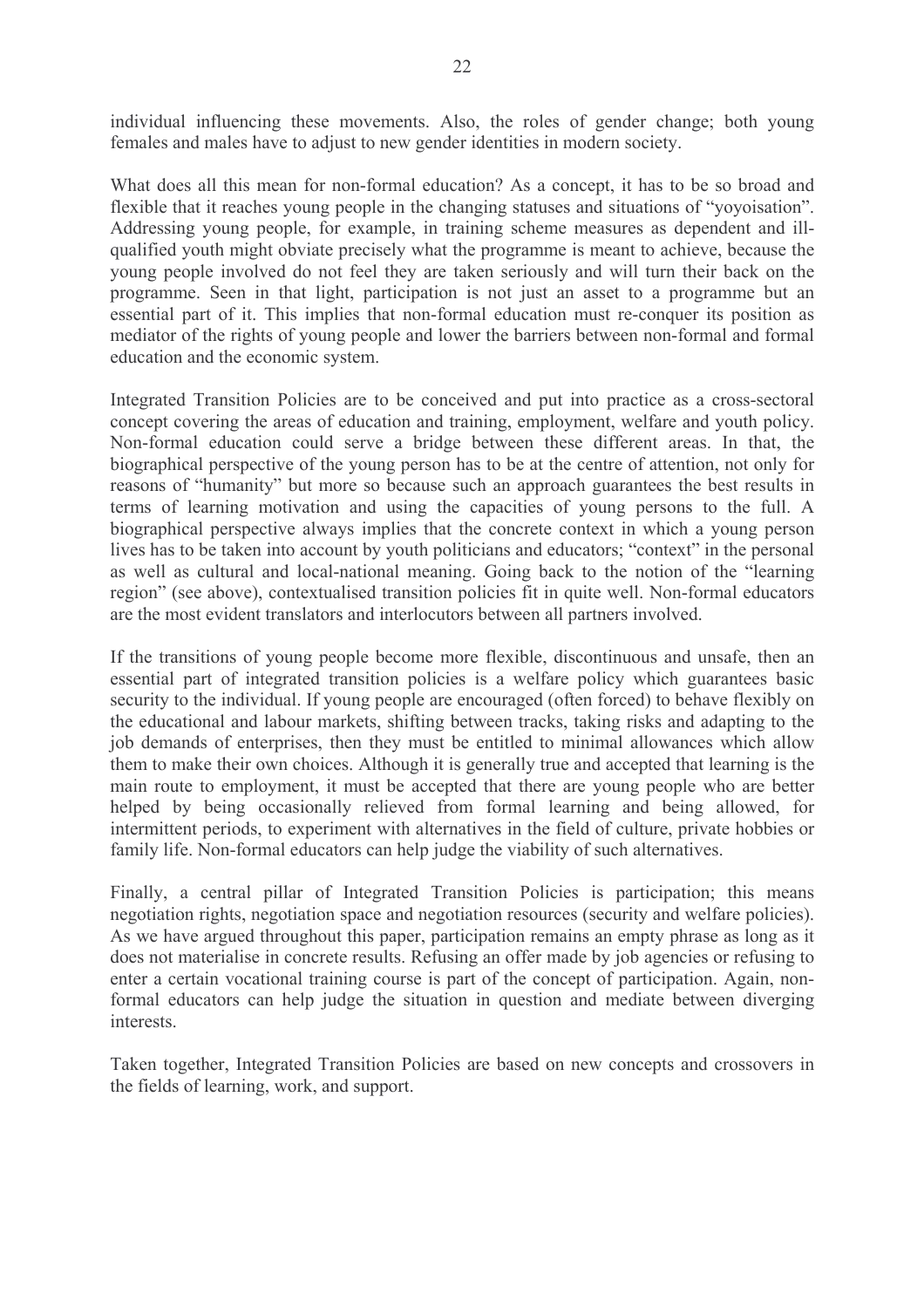### Learning:

- The systemic dimension of learning must be broadened to include the subjective perspective of the learner.
- Lifelong learning must balance informal, formal and non-formal education and must not be misused to force young people into learning measures which they cannot influence and which disregard their personal life situations.<sup>1</sup>
- The divide between general and vocational education is counterproductive in knowledge societies, so educational systems have to be revisited. European training policies still concentrate on increasing vocational training (programmes) while the evidence for a close connection between qualification level and unemployment is far from clear and certainly less strong than suggested by officials; education and training curricula should not pretend to guarantee work to young people if there is none.
- Modularisation and credit systems (as exist in the UK or France and are being developed in Italy) also recognise skills and knowledge which are acquired in nonformal settings and in informal learning contexts.
- Peer learning is a concept which is suitable for combining different learning modes and which can rely on intrinsic motivation, the latter being essential for learning in knowledge societies. Non-formal education has more experience with peer learning than formal education
- Comprehensive transition counselling must replace counselling which is restricted to a single transition (school to work).

### $Work:$

- Both the development of a satisfying career in terms of self-realisation and the achievement of an autonomous life through individual income are inherent in young people's work orientations. Employment policies should broaden the concept and meaning of work to include both non-market activities and atypical work arrangements which take into account specific biographical needs, care obligations among them. Non-formal education's experience with work-learning-living situations of young people should be taken seriously in this respect.
- The much (mis)used term employability underplays the role of structural  $\bullet$ unemployment and should be used with more care, making explicit the relation between individual and structural factors of the chances and risks of the labour market. The concept of transition labour markets<sup>2</sup> is useful here: it suggests, among others, various forms of combinations of wages or salaries with other income sources such as

<sup>1.</sup> J. Manninen (1998), "Labour Market Training Strategies in Late Modern Society", in A. Walther and B. Stauber (eds.), op. cit., classifies lifelong learning strategies into reactive, proactive and innovative strategies according to their relation with the labour market. He identifies the majority of educational measures (mainly those aimed at the unemployed) as reactive instead of activating the capacities of the applicants by inventing new measures and disregarding those which have been proven unsuccessful.

<sup>2.</sup> See G. Shmidt and J. O'Reilly (1999) (eds.), "TRANSLAM - Social Integration Through Transitional Labour", report to the European Commission.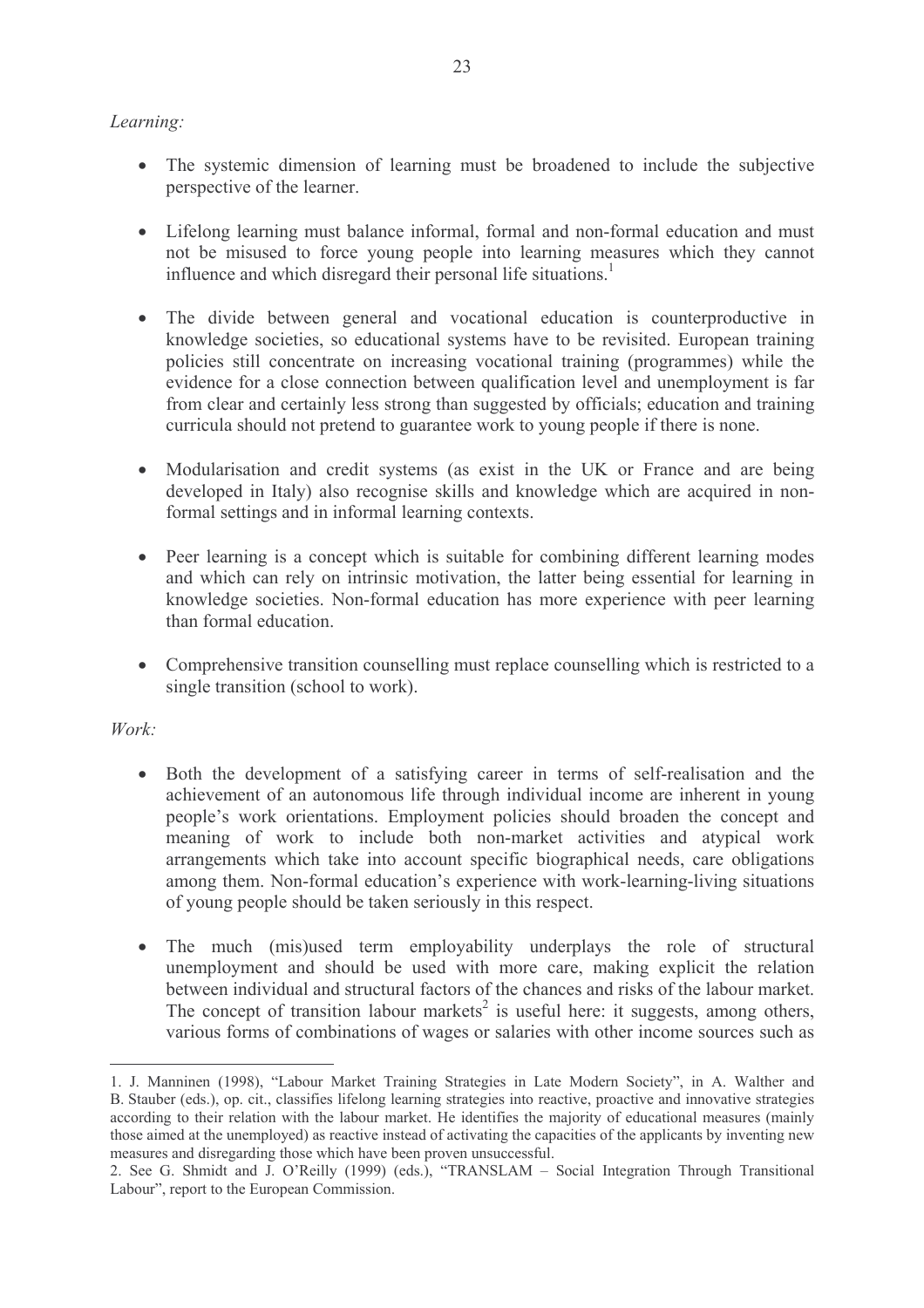transfers, equity shares or savings; it also allows for choices to be made between different employment statuses according to shifting preferences and circumstances during the transition period and life cycle. Flexible work arrangements – not only as systemic demands but also from the subjective needs  $-$  go along with transition labour markets.

### Social security and support:

• Integrated Transition Policies seek a re-balancing of the relationship between flexibility and security for young people who live in risk societies: extension of welfare policy to young adults, providing them with individual welfare rights not derived from their families. This point is especially crucial for young people living in southern and eastern European countries.

While the respective member states put into practice some features of Integrated Transition Policies, there exist enormous differences between the countries (and especially between the EU and the pre-accession countries). The question arises as to what role European bodies can play in helping to develop standards for such a policy. The White Paper has made a start, but an all-encompassing implementation of the suggested youth policy is as yet far from being a reality.

### 7. A European Academy to research problems of learning in relation to integrated youth policies

The idea of establishing a supra-national body to co-ordinate the manifold and diverse initiatives in the field of learning – non-formal as well as formal – has been put forward repeatedly. One of the action points resulting from the Symposium on Non-Formal Education (Strasbourg EYC, 13-14 October 2000) states: "Establish a European-wide inventory, database and network for information, resources, research and good practice in non-formal learning, using proactive and ICT-based communication and dissemination tools. These facilities should be thematically differentiated." The document "National actions to implement lifelong learning in Europe" advocates actions at European level: "While not interfering directly in efforts to develop national systems, the EU has clearly increased interest in the issue and also contributed in a practical sense by supporting methodological and institutional experimentation" (p. 94). Moreover, the European Commission prepared a document in response to the Lisbon meeting in March 2000, "to undertake a general reflection on the concrete future objectives of education systems, focusing on common concerns and priorities". Further, much important work is done by CEDEFOP. Still, we feel that there is need for what we would like to call a European Academy that unites initiatives in the field of learning with initiatives in the field of youth policy under a research perspective. The concept of Integrated Transition Policies conveys this idea.

A European Academy should be established as an independent organ and be staffed by independent educational and youth researchers who work as a scientific community being responsible only to scientific peers and scientific standards. The Academy would set its own

<sup>1.</sup> Report of the European Commission, "The Concrete Future Objectives of Educational Systems", Brussels, 31.01.2001 COM (2001) 59 final, p. 3.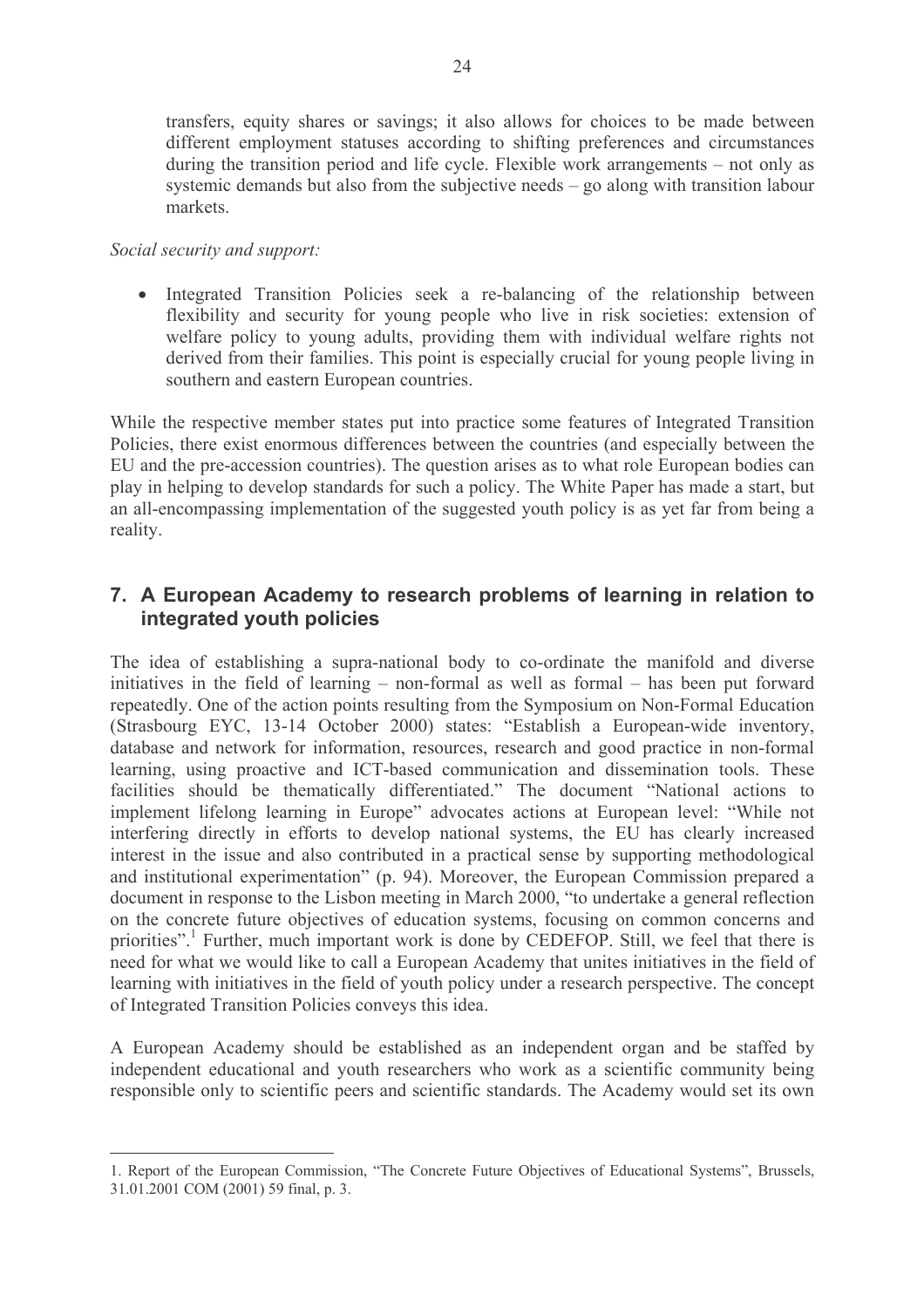research agenda, independently of national particularistic interests or European politics, and it should have its own research funds.

The European Academy should research, among others, the following fields:

- work on the further development of a theory of learning, based on structural combinations of formal and non-formal modes of learning;
- work on scientifically sound solutions for problems of assessment and recognition of non-formal education, bearing in mind the problem of how to draw the limits vis-à-vis formal education, on the one hand, and labour market demands, on the other hand;
- initiating follow-up research to systematically evaluate good/best examples in the fields of learning – non-formal and formal – in relation to European youth policy;
- $\bullet$  initiating research on the professionalisation of youth workers at a European level;
- initiating research to further explore cross-fertilisation of new professional standards for teachers in the field of general education and vocational training, and youth workers, with the aim of narrowing the gap between these two main professions dealing with youth-in-transition;
- studying the potentials of peer-learning for youth-in-transition in regard to formal as well as non-formal education.
- co-ordinating existing research and initiating longitudinal research on the "voyoisation" of the transition of young Europeans, paying particular attention to the life situation of young people in eastern European countries:
- establishing methodological standards for doing cross-cultural research in Europe.

We do not suggest by any means that this research list is complete; we only want to give examples of research fields to show where there are white spots on the research agenda. These white spots are not so much under-researched topics *per se*; but what is missing desperately is the integration of existing research at a European level, with the new challenges of a learning Europe in mind.

<sup>1.</sup> See "Advanced Training for Trainers in Europe. Profile and Aims of the Course," application form, the Council of Europe and European Commission Training-Youth Partnership, 2001 (http://www.trainingyouth.net). Valuable suggestions for the professionalisation of teachers are made by the report of the European Commission (op. cit., p. 24).